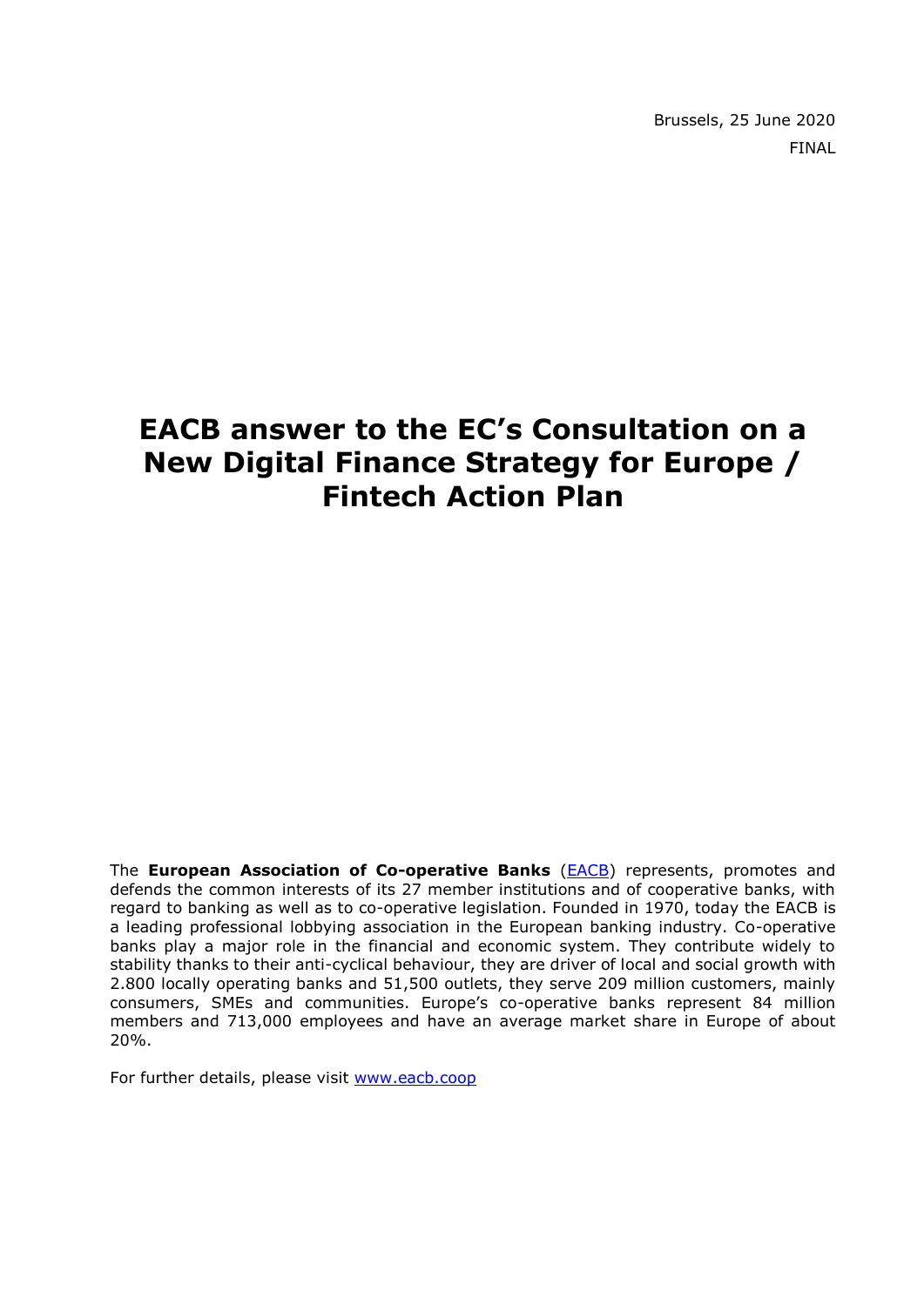

## **General questions**

Europe's strategic objective should be to ensure that European consumers and firms fully reap the benefits stemming from digital finance while being adequately protected from the potential new risks it may bring. To achieve that, the European financial sector needs to be at the forefront of innovation and its implementation in a market and production environment in order to better serve consumers and firms in an efficient, safe, sound and sustainable manner. Strong and innovative digital capacities in the financial sector will help improve the EU's ability to deal with emergencies such as the COVID-19 outbreak. It will help to further deepen the Banking Union and the Capital Markets Union and thereby strengthen Europe's economic and monetary union and to mobilise funding in support of key policy priorities such as the Green Deal and sustainable finance. It is also essential for Europe to safeguard its strategic sovereignty in financial services, and our capacity to manage, regulate and supervise the financial system in a way that promotes and protects Europe's values and financial stability. This will also help to strengthen the international role of the euro. With a view to adopt a new Digital Finance Strategy/FinTech Action Plan for Europe later this year, the Commission is now seeking your views to identify the priority areas for action and the possible policy measures.

**Question 1**. What are the main obstacles to fully reap the opportunities of innovative technologies in the European financial sector (please mention no more than 4)?

**1/ Unlevelled playing field:** The banking sector operates with specific requirements which other market players are able to bypass due to their categorization as "no-banking institutions" although they provide the same services. We share the priority recommendation of the ROFIEG expert group to create a regulatory framework built on the principle "same business, same risks, same rules, same regulation".

**2/ Regulatory fragmentation**: As underlined in the report of the ROFIEG expert Group, regulatory fragmentation (i) either between European regulations or (ii) across Europe is an obstacle to fully reap the opportunities of innovative technologies and for EU competitiveness.

There is a need of harmonization of the European regulatory framework, particularly in the process of electronic identification:

- Indeed, obtaining harmonized standards in Europe on the means of identification and verification of customers' identity at a distance, which are secure and equivalent to face-to-face contact, will facilitate customer due diligence (CDD).
- As mentioned in the Recommendation No. 18 of the ROFIEG report, it would be important to harmonize the documentation required for the verification of identity (e.g. passports, utility bills, municipal records, tax documents) and the format (acceptability of electronic copies in addition to physical copies).

In some cases, regulations should be preferred to directives to avoid differences in Member states' transpositions. But generally, no need for new / additional regulations before a consolidated status would be reached.

**3/ Technology neutral**: New initiatives and/or consultation such as on artificial intelligence, crypto assets or cloud computing reveal a shift of paradigm from a technology neutral/agnostic regulation towards a technology-centered regulation. However, EACB believes that any regulation is a legal concept and should neither focus on a particular (technological) implementation. Moreover, it is not desirable to regulate too quickly and too precisely the use of technologies that are being perfected every day and for which there is insufficient hindsight.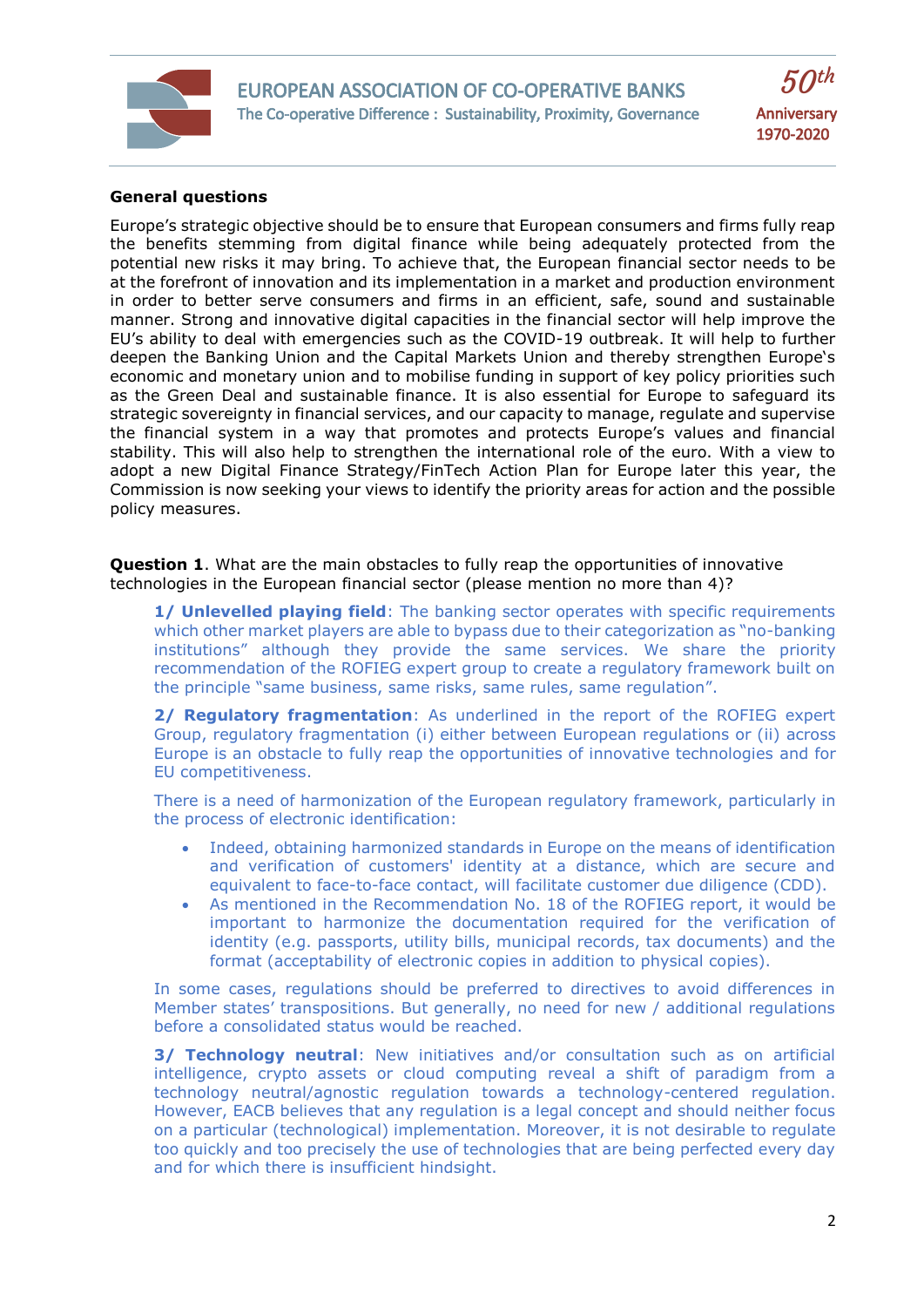

**4/ EU global competitiveness**: We share the ROFIEG expert group vision it is important for the EU to follow global developments to ensure the competitiveness of Europe. One example might be the implementation of the GDPR, where restrictive interpretations e.g. of the EDPB are restricting international competitiveness. As neither data protection, nor European competitiveness are independent objectives (and data protection in a world dominated by non-European providers would be illusionary), regulatory requirements for the use of new technologies should be (1) really technology neutral and (ii) proportional concerning global competition. Alternatively, Europe's competitiveness should be measured having in mind the limitations the EU companies have compared to their global counterparts and Europe's position re international initiatives should be focused on enforcing European regulatory standards internationally.

European standards should be aligned and should not be more restrictive than standards and create a distortion of competition mostly vis-à-vis big tech (GAFAM/BATX).

**Question 2 (DUD+ CPWG):** What are the key advantages and challenges consumers are facing with the increasing digitalisation of the financial sector (please mention no more than 4)? For each of them, what if any are the initiatives that should be taken at EU level?

#### Key advantages:

In addition to the benefits listed in the ROFIEG expert group, we see :

- Simplification and fluidity of customers' journey and user experience;
- Greater autonomy (selfcare) allowing consumers to carry out some operations remotely without having to go to a bank branch or to meet an adviser;
- Accessibility to new players which allows, as mentioned in the ROFIEG report, greater choice but also promotes competition at the benefit of consumers ;
- Easier access to information.

# Key challenges:

.

- risk of alienating less digitally comfortable customers or customers that do not have the digital infrastructure at their disposal (e.g. limited 4G network coverage), creating anxiety and frustration. Cooperative banks are very aware of this possible digital divide as their customer base consist of both digitally comfortable/well equipped customers and customers of the opposite nature. In their respective digital strategies, EACB members are very careful to take an all-encompassing approach, which however, is likely to have a cost base which is different from a digital only approach.. The Commission should focus on 1) ensuring the availability of basic digital infrastructure in all Member States, 2) digital education and training from a young age, 3) be careful of maintaining a level playing field between cooperative banks and digital only providers if it considers imposing any measures in this regard.
- increase in possibilities for cybercriminals to develop criminal schemes targeted at disruption, data theft or fraud. This should be tackled via trend monitoring and exchange of information for which we believe initiatives are already under way either in national markets, via reporting to EBA, SSM or Interpol.
- the abundance in service providers developing on the back of technology may leave consumers lost as to knowing which ones are the best ones for them in terms of service offer, price, after sale care or, depending on how the EU will go about its digital finance strategy, increased market power by a few big – non European – technology companies. This is best tackled by
- Empowering customers regarding the protection of their data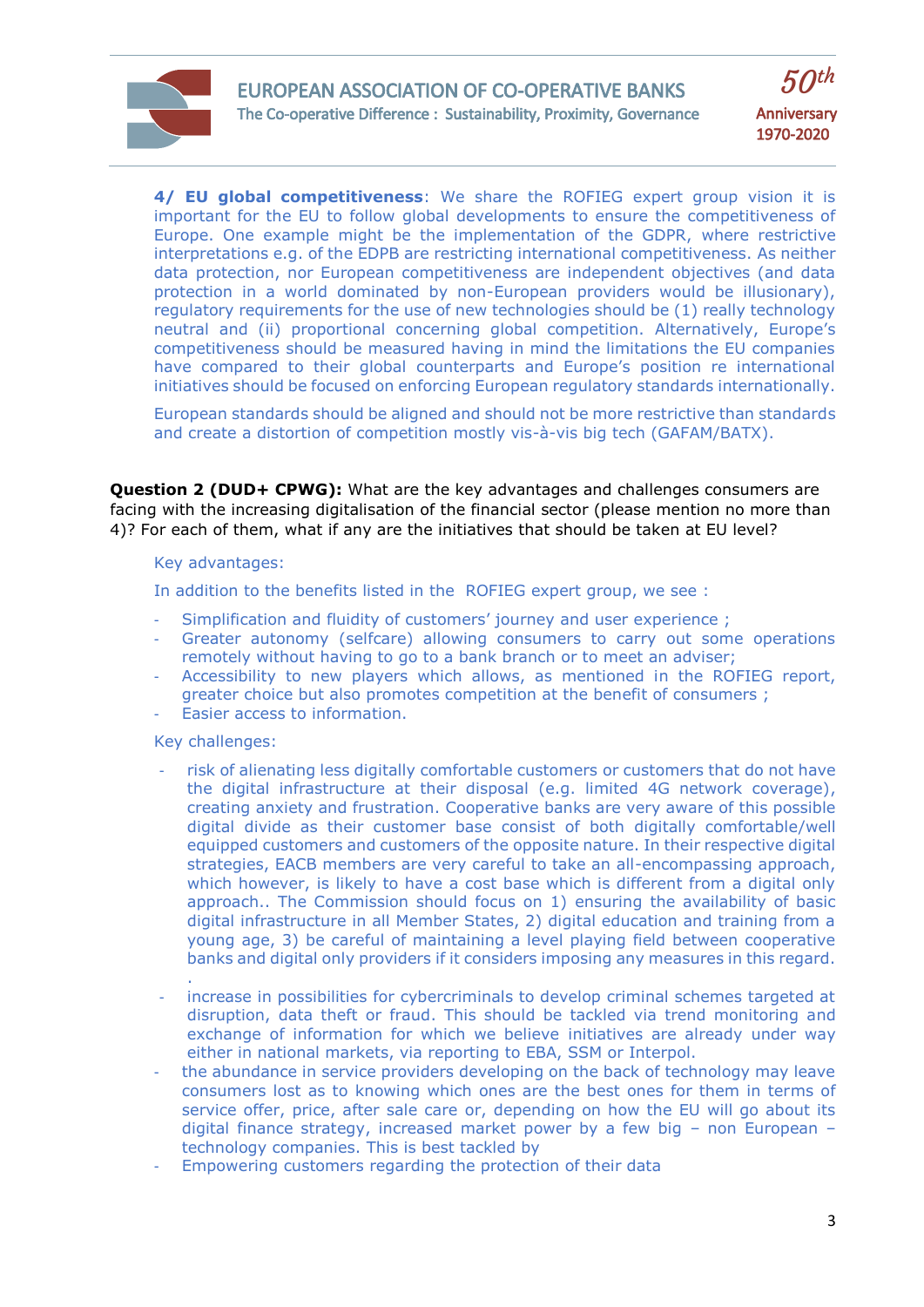

Building on previous policy and legislative work, and taking into account the contribution digital finance can make to deal with the COVID-19 emergency and its consequences, the Commission services are considering four key priority areas for policy action to spur the development of digital finance:

- ensuring that the EU financial services regulatory framework is technology-neutral and innovation friendly;
- reaping the opportunities offered by the EU-wide Single Market for digital financial services for consumers and firms;
- promoting a data-driven financial sector for the benefit of EU consumers and firms; and
- enhancing the operational resilience of the financial sector.

# **Question 3**

Do you agree with the choice of these priority areas?

- **X: Yes**
- $\Box$  No
- Don't know / no opinion / not relevant

## **Question 3.1**

Please explain your answer to question 3 and specify if you see other areas that would merit further attention from the Commission:

At area 1) We support the principle that the regulation shall be **technology-neutral** and innovation friendly, but we see current trends to technology-focused regulation (e.g. crypto assets), which disadvantages existing market participants such as cooperative banks.

At area 2) we should however be realistic as to what can be achieved and take into consideration that there are some natural differences in cultures and practices unique to each country which may limits. Financial use cases are still strongly linked to national practices and habits. Products and services are also highly influenced by national regulations, including tax regulations, land registry and notary rules. A trans-border offering only seems possible on the condition of tax harmonization in advance for any product whatsoever. Regulation will not remove all barriers and the language barrier will remain a major obstacle to a true single market in financial services difficult or impossible to overcome at a reasonable and justifiable cost keeping in mind that the EU has 23 official languages and uses three alphabets (Latin, Greek, and Cyrillic).

## At area 3)

Promoting a data-driven financial sector is valuable. However, what comes to so-called "data sharing", all **data sharing shall be fair** and financial sector shall not be obliged to provide information without any compensation like in the PSD2 with access-toaccounts for third parties without any business model, without freedom of contract for banks and without a fair "sharing" of costs.

At area 4: We welcomes the initiative of the European Commission to bring forward legislative proposals for fostering the **digital operational resilience framework** for financial services with a view to harmonize rules across the EU. New rules should follow a risk-based approach. This would ensure that the framework is future-proof and will provide entities the flexibility required to adapt based on the continuously evolving nature of cyber and technology risks.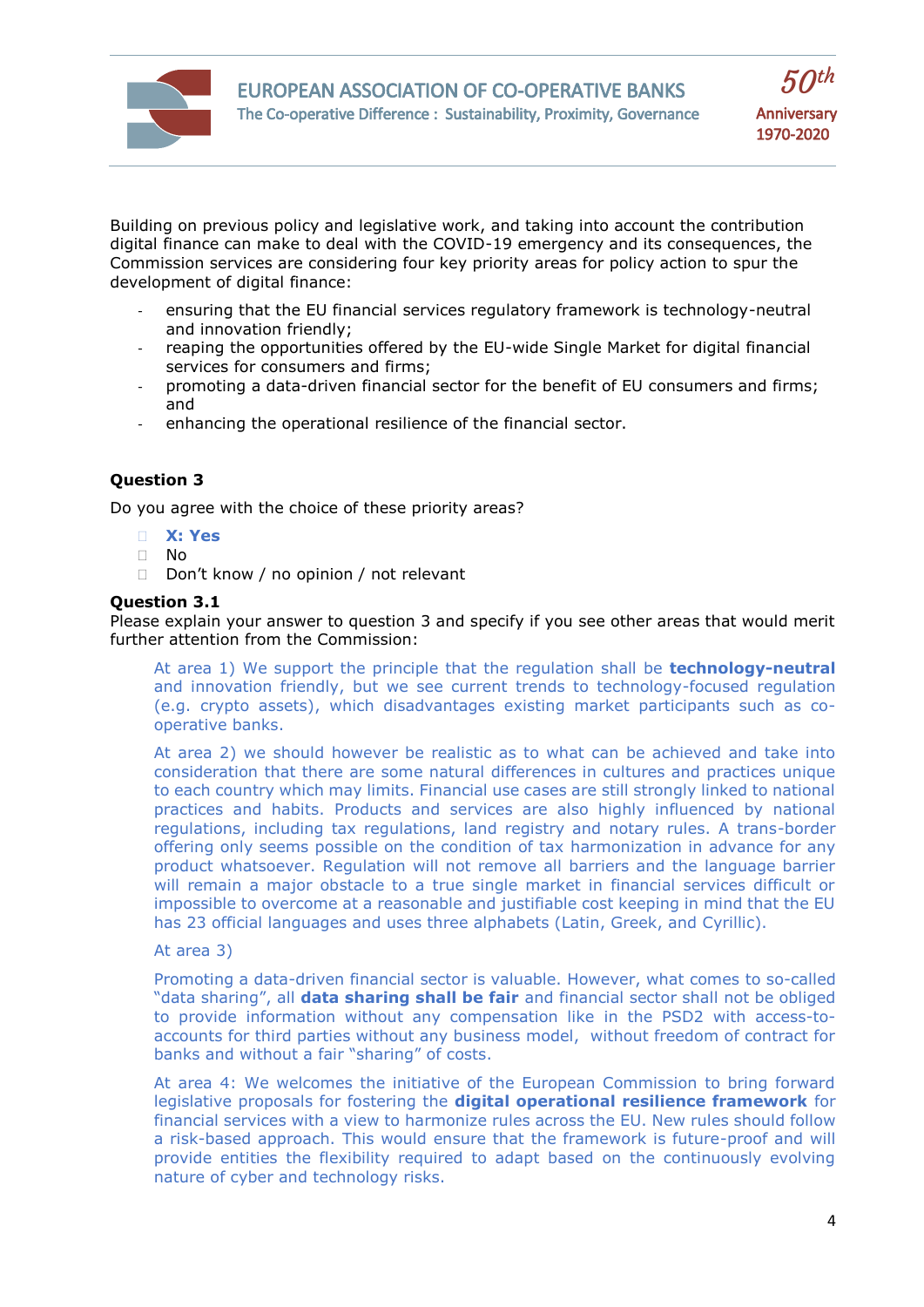

 $50<sup>th</sup>$ **Anniversary** 1970-2020

Those priorities should be developed with the global perspective in mind: the defense of European actors is crucial to achieve an EU global leadership.

# **Question 4**

Do you consider the existing EU financial services regulatory framework to be technology neutral and innovation friendly?

- Yes
- **X: No**
- Don't know / no opinion / not relevant

## **Question 4.1**

If not, please provide specific examples of provisions and requirements that are not technologically neutral or hinder innovation:

While broadly speaking regulation so far may well be technologically neutral and we subscribe to the ROFIEG expert group in this respect, things could be different with respect to innovation. For example, whilst cooperative banks fully respect the principles of the GDPR, it has to be realized that compared to companies in other parts of the world, EU companies, as a result of a strict interpretation of the DGPR may not be able to take the same advantages of customer generated information and use it to train AI.

We see that, current initiatives - such as for artificial intelligence or crypto assets - risk per definition not being technology neutral/agnostic if dedicated regulatory frameworks would be developed.

# **Question 5 (DUD+CPWG).**

Do you consider that the current level of consumer protection for the retail financial products and services established by the EU regulatory framework is technology neutral and should be also applied to innovative ones using new technologies, although adapted to the features of these products and to the distribution models?

- Yes (OP, BPCE)
- No (BVR)
- **X: Don't know / no opinion / not relevant**

#### **Question 5.1**

Please explain your reasoning on your answer to question 5, and where relevant explain the necessary adaptations:

This question 5 is a two-sided question in one, which cannot be answered with a single tick, but requires more consideration:

In general, regulations has to be technology neutral and e.g. consumer protection for retail financial products and services has to be based on the risk-potential of these retail financial products and services, but not on any specific technology.

The principle of "same business, same risks, same rules, same regulation" is crucial to avoid that the financial sector with its consumer protection is bypassed by "non-banking institutions". Consequently, the usage of some new technologies does not justify any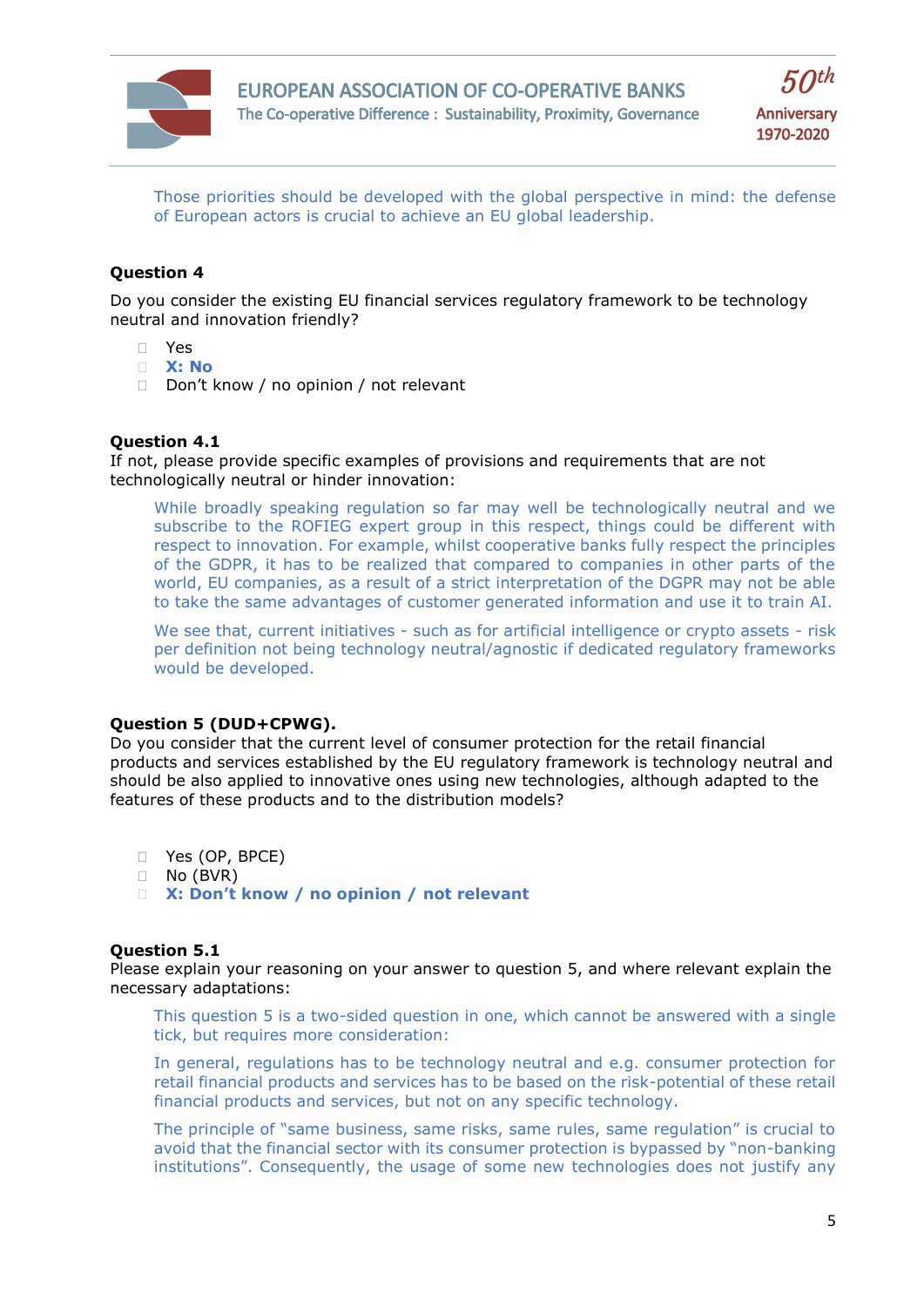

adaption to features or distribution models linked to this specific technology (or retail financial products and services based on this technology).

We believe that horizontal and sufficiently flexible technology-neutral legislation is key to ensure sound consumer protection in a continuously evolving digital market.

However, there are some issues with existing regulation being biased towards paperbased processes, e.g. disclosure of information to retail customers, which could be provided by digital tools incl. e-mail to avoid non-sustainable usage of paper.

#### **Question 6.**

In your opinion, is the use for financial services of the new technologies listed below limited due to obstacles stemming from the EU financial services regulatory framework or other EU level regulatory requirements that also apply to financial services providers?

|                                             | 1:<br>irrelevant | 2: not<br>relevant | 3:<br>neutral | 4:<br>relevant | 5: fully<br>relevant | n/a         |
|---------------------------------------------|------------------|--------------------|---------------|----------------|----------------------|-------------|
| Distributed Ledger                          |                  | $\mathbf x$        |               |                |                      |             |
| Technology (except<br>cryptoassets)         |                  | $\mathbf x$        |               |                |                      |             |
| Cloud computing                             |                  |                    |               | $\mathbf x$    |                      |             |
| Artificial Intelligence/Machine<br>learning |                  |                    |               | $\mathbf x$    |                      |             |
| Internet Of Things (IoT)                    |                  |                    |               |                |                      | $\mathbf x$ |
| <b>Biometrics</b>                           |                  |                    | X             |                |                      |             |
| Quantum computing                           | $\mathbf x$      |                    |               |                |                      |             |
| Other                                       |                  |                    |               |                |                      |             |

If you see other technologies whose use would be limited in the financial services due to obstacles stemming from the EU financial services legislative framework, please specify and explain:

#### **Question 6.1**

Please explain your answer to question 6, specify the specific provisions and legislation you are referring to and indicate your views on how it should be addressed:

**Cloud Computing**: Financial regulation is somehow obstacle, or at least slowing down the usage of cloud computing. According to the regulation cloud computing is deemed as outsourcing. Most of the service providers do not accept or understand that. In this context, we strongly support and regularly contribute to the work, launched by the European Commission in 2019 to encourage and facilitate the development of standard contractual clauses for cloud outsourcing by financial institutions. However, we think that self-regulation will not be sufficient to impose these contractual clauses.

Even if we understand that the European Commission will not have the power to make the use of the finalized standard contractual clauses mandatory, we believe that any incentive to use them should be considered.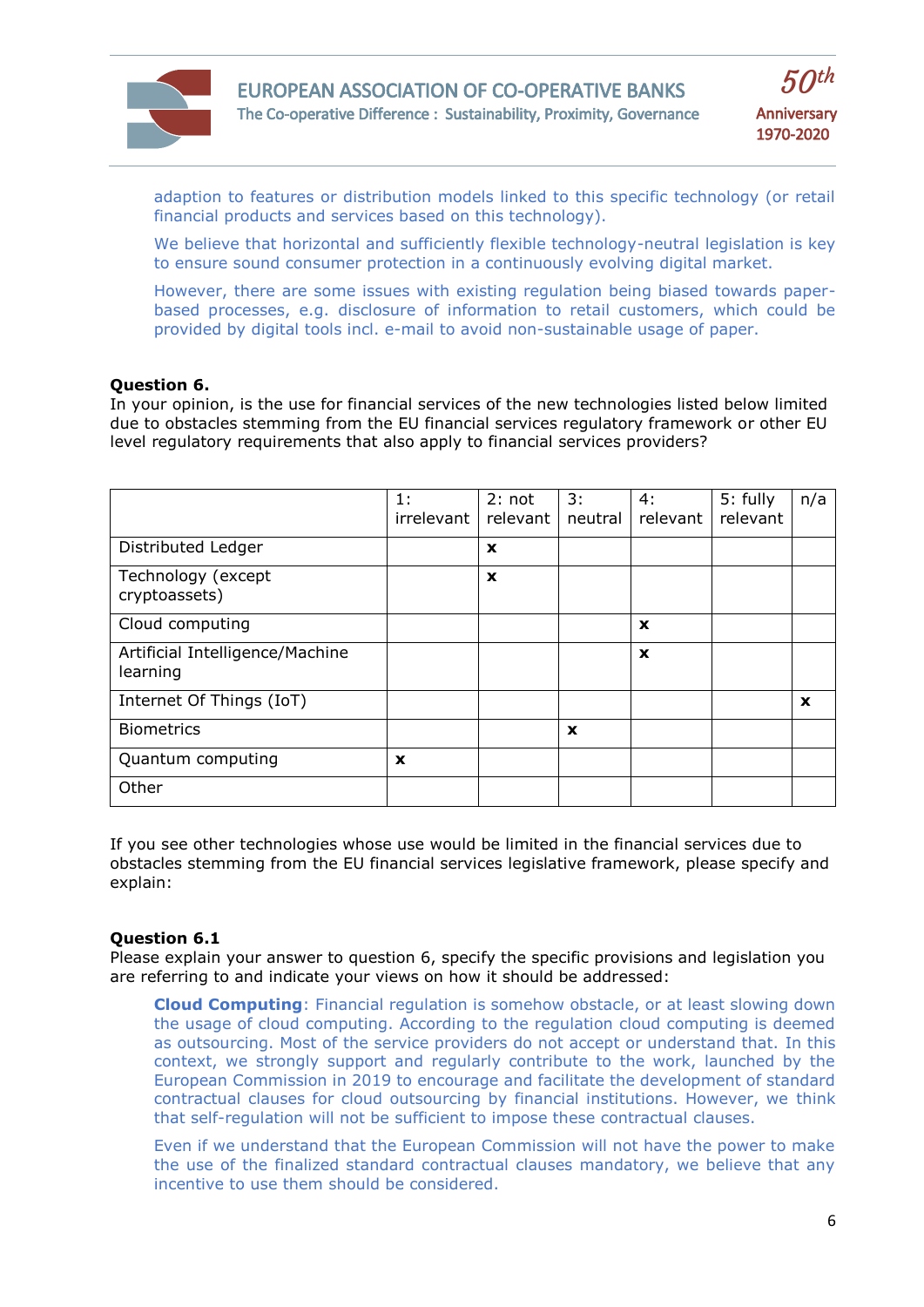



For example, in its Communication "A European strategy for data", the Commission mentions the intention to facilitate the set-up of a cloud services marketplace for EU users from the private and public sector and that the participation in the marketplace for service providers will be made conditional on the use of transparent and fair contract condition. We would see here an opportunity to make clear reference to the use of standard contractual clauses (for the financial sector).

**AI**: There are certain restrictions in the GDPR which prevents innovation. Considering the competitiveness of European companies, it is crucial to be able to use all the data sets that are generated from firms' own business. In this context, we see too strict interpretations in the current data privacy legislation. At present, companies may not be able to fully take advantage of customer-generated information and use it to teach AI. We refer in particular to Article 9 of the GDPR.

## **Question 7.**

Building on your experience, what are the best ways (regulatory and non-regulatory measures) for the EU to support the uptake of nascent technologies and business models relying on them while also mitigating the risks they may pose?

|                                                                                                                                                          | 1:<br>irrelevant | 2: not<br>relevant | 3:<br>neutral | 4:<br>relevant | 5: fully<br>relevant | n/a |
|----------------------------------------------------------------------------------------------------------------------------------------------------------|------------------|--------------------|---------------|----------------|----------------------|-----|
| Setting up dedicated<br>observatories to monitor<br>technological and market trends<br>(e.g. EU Blockchain Observatory<br>& Forum; Platform Observatory) |                  |                    |               | X              |                      |     |
| Funding experimentation on<br>certain applications of new<br>technologies in finance (e.g<br>blockchain use cases)                                       |                  |                    |               | X              |                      |     |
| Promoting supervisory<br>innovation hubs and sandboxes                                                                                                   |                  |                    |               | X              |                      |     |
| Supporting industry codes of<br>conduct on certain applications<br>of new technologies in finance                                                        |                  |                    | X             |                |                      |     |
| Enhancing legal clarity through<br>guidance at EU level for specific<br>technologies and/or use cases                                                    |                  |                    |               | $\mathbf{x}$   |                      |     |
| Creating bespoke EU regimes<br>adapted to nascent markets,<br>possibly on a temporary basis                                                              |                  | X                  |               |                |                      |     |
| Other                                                                                                                                                    |                  |                    | X             |                |                      |     |

**Please specify what are the other ways the EU could support the uptake of nascent technologies and business models relying on them while also mitigating the risks they may pose:**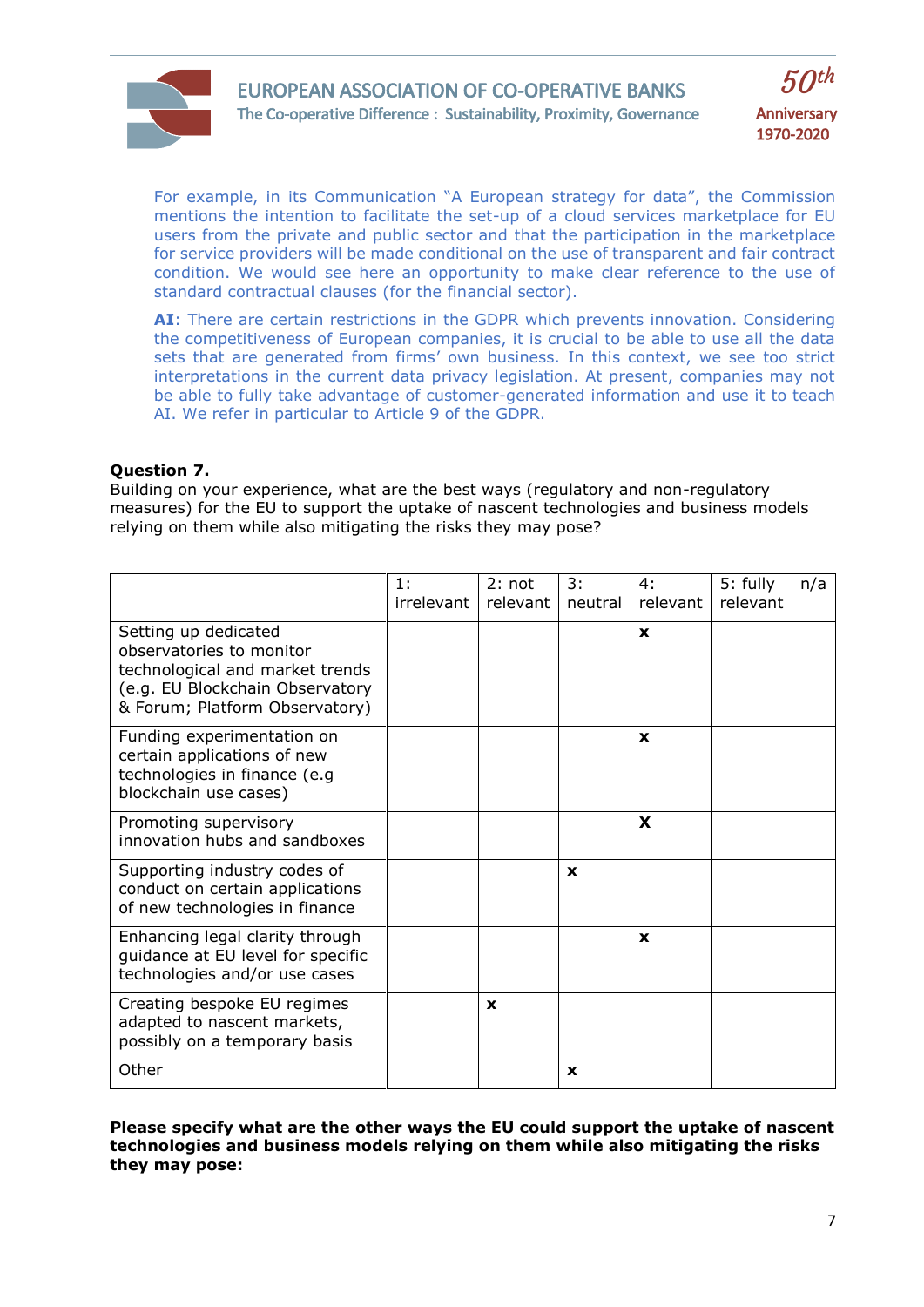

Funding experimentation on certain applications of new technologies in finance at European level should encourage the emergence EU-wide businesses that would be able to compete with comparably sized peers globally. However, in a market economy all such innovations have to be competitive and to convince customers to be used and paid for.

In that way, EU should to favor and strengthen certain European initiatives like the European Institute of Innovation and Technology partner network that helps business and entrepreneurs to be at the frontier of digital innovation by providing them with technology, talent, and growth support.

Cross-border coordination within the EU is fundamental to promote the scale-up of technological innovation and to prevent the creation of an unlevel playing field and regulatory arbitrage. A harmonization of the different national approaches on "sandboxes" and/or innovation hubs would be recommended together with an openness of these sandboxes for all market participants willing to contribute (different to today's sometimes very opaque selection of few "new" players to be admitted to sandboxes).

Political support for truly European initiatives that seek to innovate and overcome fragmentation based on more traditional technologies but need a clear business case such as those based on Instant Payments - would also be important.

## **Assess the need for adapting the existing prudential frameworks to the new financial ecosystem, also to ensure a level playing field**

Financial services providers are increasingly relying on technology companies to support delivery mechanisms for financial services. Technology companies are also increasingly entering financial services directly. Such trends will have an impact on the customers, the supply chain, incumbent financial institutions and their regulators and supervisors. Big technology companies are able to quickly scale up services due to network effects and large user bases. Their entry may accordingly over time significantly change market structures. This may require a review of how the EU financial legislative framework regulates firms and activities, in particular if technology companies were to become direct providers of specific services (e.g. lending) or a broader range of financial services or activities. This may also require a review of how to supervise the overall risks stemming from financial services of such companies.

Financial regulation should harness the opportunities offered by digitalisation – e.g. in terms of innovative solutions that better serve customers - while protecting the public interest in terms of e.g. fair competition, financial stability, consumer protection and market integrity. The Commission accordingly invite stakeholders' views on the potential impact of technology companies entering financial services and possible required policy response in view of the above public policy objectives.

# **Question 8.**

In which financial services do you expect technology companies which have their main business outside the financial sector (individually or collectively) to gain significant market share in the EU in the five upcoming years?

| . .        | nnt.<br>טעו<br><u>.</u> | <u>.</u> |          | fully<br>. .<br>J. | n/a |
|------------|-------------------------|----------|----------|--------------------|-----|
| irrelevant | relevant                | neutral  | relevant | relevant           |     |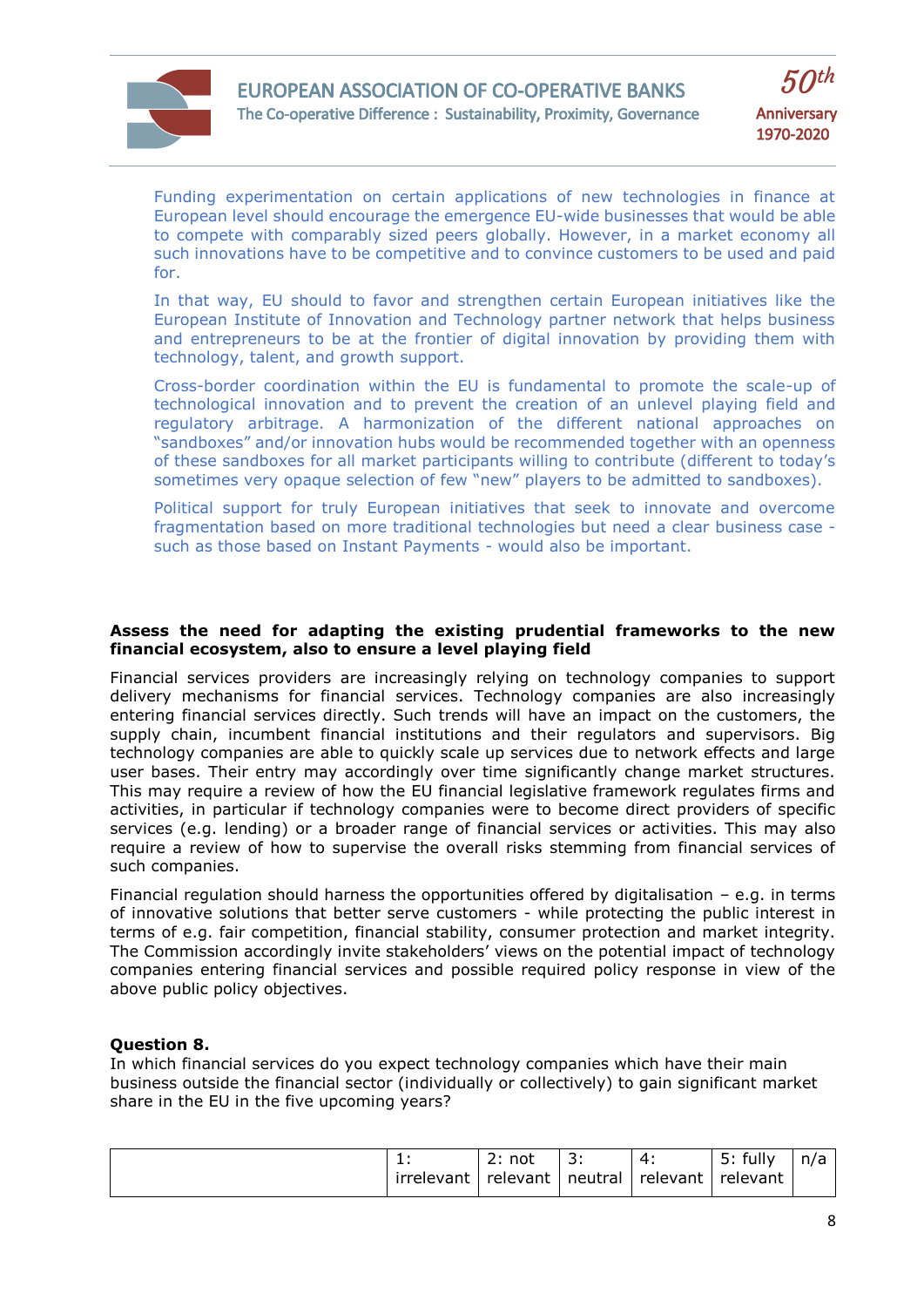

# EUROPEAN ASSOCIATION OF CO-OPERATIVE BANKS The Co-operative Difference : Sustainability, Proximity, Governance





| Intra-European retail payments                                                |             |                    | x |  |
|-------------------------------------------------------------------------------|-------------|--------------------|---|--|
| Intra-European wholesale<br>payments                                          |             |                    | X |  |
| Consumer credit provision to<br>households with risk taking                   |             |                    | X |  |
| Consumer credit distribution to<br>households with partner<br>institution(s)  |             |                    | X |  |
| Mortgage credit provision to<br>households with risk taking                   |             | X                  |   |  |
| Mortgage credit distribution to<br>households with partner<br>institution (s) |             | $\pmb{\mathsf{x}}$ |   |  |
| Credit provision to SMEs with<br>risk taking                                  |             | X                  |   |  |
| Credit distribution to SMEs with<br>partner institution(s)                    |             |                    | X |  |
| Credit provision to large<br>corporates with risk taking                      | $\mathbf x$ |                    |   |  |
| Syndicated lending services with<br>risk taking                               | X           |                    |   |  |
| Risk-taking activities in Life<br>insurance products                          | $\mathbf x$ |                    |   |  |
| Risk-taking activities in Non-life<br>insurance products                      | X           |                    |   |  |
| Risk-taking activities in pension<br>products                                 | X           |                    |   |  |
| Intermediation / Distribution of<br>life insurance products                   |             | X                  |   |  |
| Intermediation / Distribution of<br>nonlife insurance products                |             | x                  |   |  |
| Intermediation / Distribution of<br>pension products                          |             | $\mathbf{x}$       |   |  |
| Other insurance related<br>activities, e.g. claims<br>management              |             | $\pmb{\mathsf{x}}$ |   |  |
| Re-insurance services                                                         |             | X                  |   |  |
| Investment products distribution                                              |             | X                  |   |  |
| Asset management                                                              |             | X                  |   |  |
| Other                                                                         |             |                    |   |  |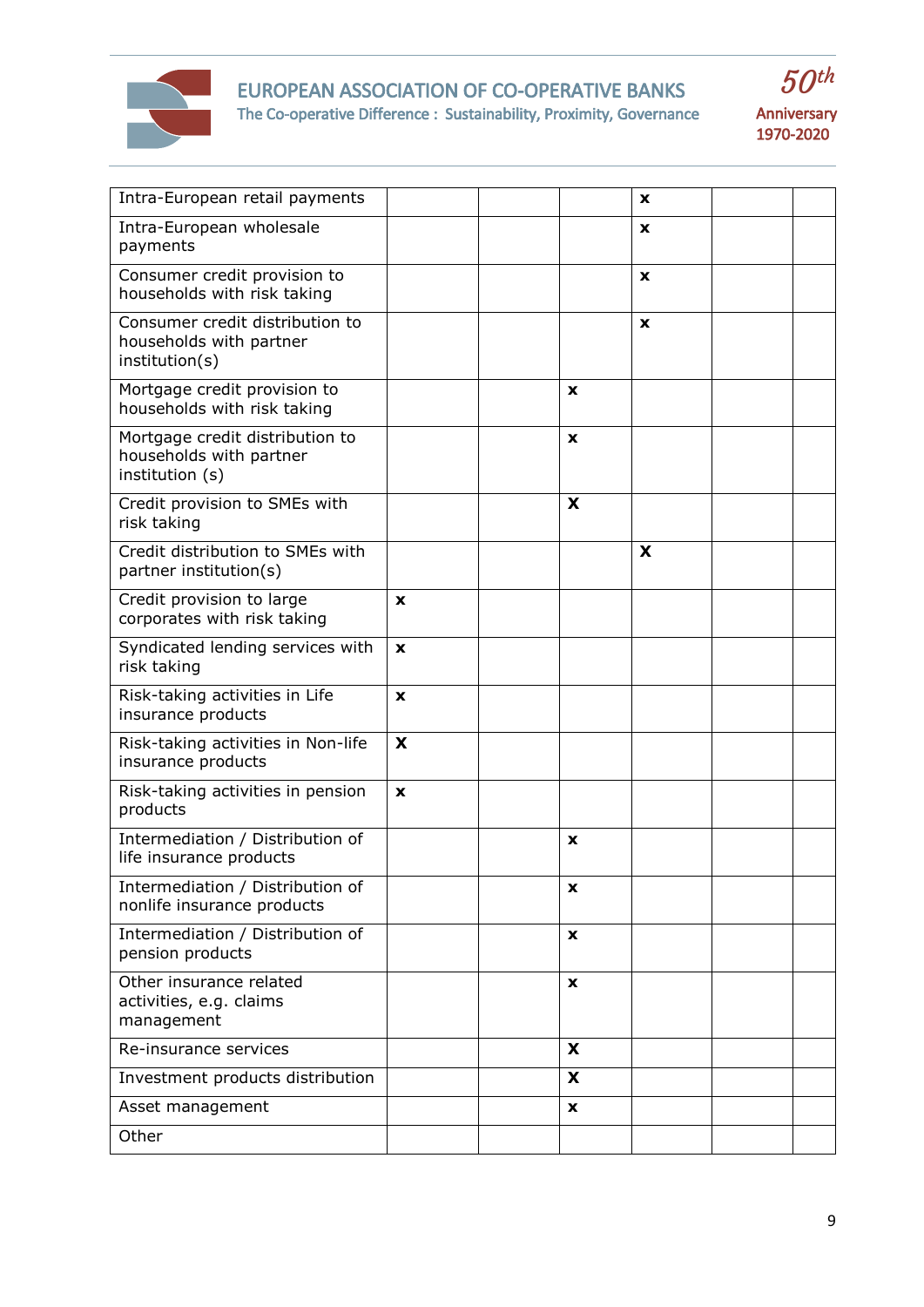



Please specify in which other financial services you expect technology companies to gain significant market share in the EU in the five upcoming years:

As financial services are a business shaped by digitalization, all data-driven financial services will provide entry points for technology companies.

#### **Question 8.1:**

Please explain your answer to question 8 and, if necessary, describe how you expect technology companies to enter and advance in the various financial services markets in the EU Member States:

As underlined in previous answer, BigTechs will gain significant market share in the various financial services markets thanks to their business around data (especially in payments) and based on the platform model (e.g. for mortgages and consumer finance).

The PSD2 with "access-to-account" (XS2A) opened the market and current ideas about mandatory "data sharing" are strengthening BigTech players - with a clear disadvantage of existing players in Europe such as co-operative banks.

#### **Question 9.**

Do you see specific financial services areas where the principle of "same activity creating the same risks should be regulated in the same way" is not respected?

- **X: Yes**
- $\Box$  No
- D Don't know / no opinion / not relevant

#### **Question 9.1**

Please explain your answer to question 9 and provide examples if needed:

1/ Supervision of the service providers acting on base of the passporting has not been optimal. We have experienced cases where the SP is breaching the local interpretations, but the home FSA is reluctant to take any position since they might e.g. disagree with the interpretation in the other state.

2/ Another area is crypto assets and the fight against money laundering and terrorist financing (AML/CFT). We consider that all crypto-asset service providers could become 'obliged entities' under the EU AML/CFT framework. Guidelines/standard procedures including details on their practical implementation should be issued at European level ideally at international level (FATF). These procedures shall be adapted to the cryptoassets eco-system. Regulators at a national level should then be able to provide cryptoasset service providers with adapted guidelines that would match their own requirements

3/ Concerning current initiatives such as for artificial intelligence or crypto assets, any "technology focused" regulation is per definition not technology neutral/agnostic are therefore violation a level playing field.

## **Question 10**

Which prudential and conduct risks do you expect to change with technology companies gaining significant market share in financial services in the EU in the five upcoming years?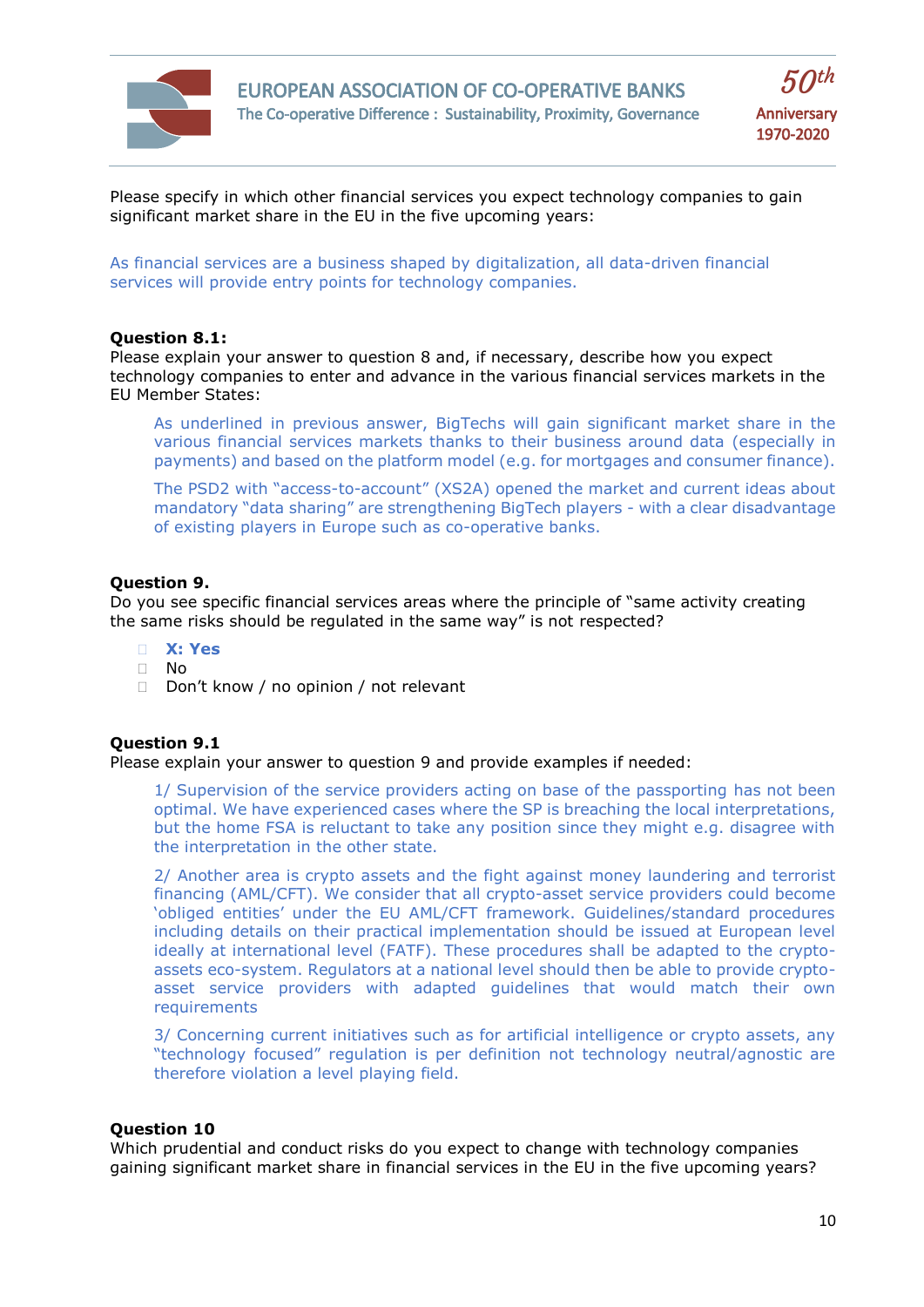



|                                                                                                              | 1:<br>significant<br>reduction<br>in risks | 2:<br>reduction<br>in risks | 3:<br>neutral | 4:<br>increase<br>in risks | 5:<br>significant<br>increase<br>in risks | n/a |
|--------------------------------------------------------------------------------------------------------------|--------------------------------------------|-----------------------------|---------------|----------------------------|-------------------------------------------|-----|
| Liquidity risk in interbank<br>market (e.g. increased<br>volatility)                                         |                                            |                             | X             |                            |                                           |     |
| Liquidity risk for particular<br>credit institutions                                                         |                                            |                             | X             |                            |                                           |     |
| Liquidity risk for asset<br>management companies                                                             |                                            |                             | $\mathbf x$   |                            |                                           |     |
| Credit risk: household<br>lending                                                                            |                                            |                             |               | X                          |                                           |     |
| Credit risk: SME lending                                                                                     |                                            |                             |               | X                          |                                           |     |
| Credit risk: corporate lending                                                                               |                                            |                             |               | $\mathbf{x}$               |                                           |     |
| Pro-cyclical credit provision                                                                                |                                            |                             |               |                            |                                           |     |
| Concentration risk for funds<br>collected and invested (e.g.<br>lack of diversification)                     |                                            |                             |               | X                          |                                           |     |
| Concentration risk for<br>holders of funds (e.g. large<br>deposits or investments held<br>in a bank or fund) |                                            |                             |               | X                          |                                           |     |
| Undertaken insurance risk in<br>life insurance                                                               |                                            |                             |               |                            |                                           |     |
| Undertaken insurance risk in<br>non-life insurance                                                           |                                            |                             |               |                            |                                           |     |
| Operational risks for<br>technology companies and<br>platforms                                               |                                            | X                           |               |                            |                                           |     |
| Operational risk for<br>incumbent financial service<br>providers                                             |                                            | X                           |               |                            |                                           |     |
| Systemic risks (e.g.<br>technology companies and<br>platforms become too big,<br>too interconnected to fail) |                                            |                             |               | X                          |                                           |     |
| Money-laundering and<br>terrorism financing risk                                                             |                                            |                             |               | X                          |                                           |     |
| Other                                                                                                        |                                            |                             |               |                            |                                           |     |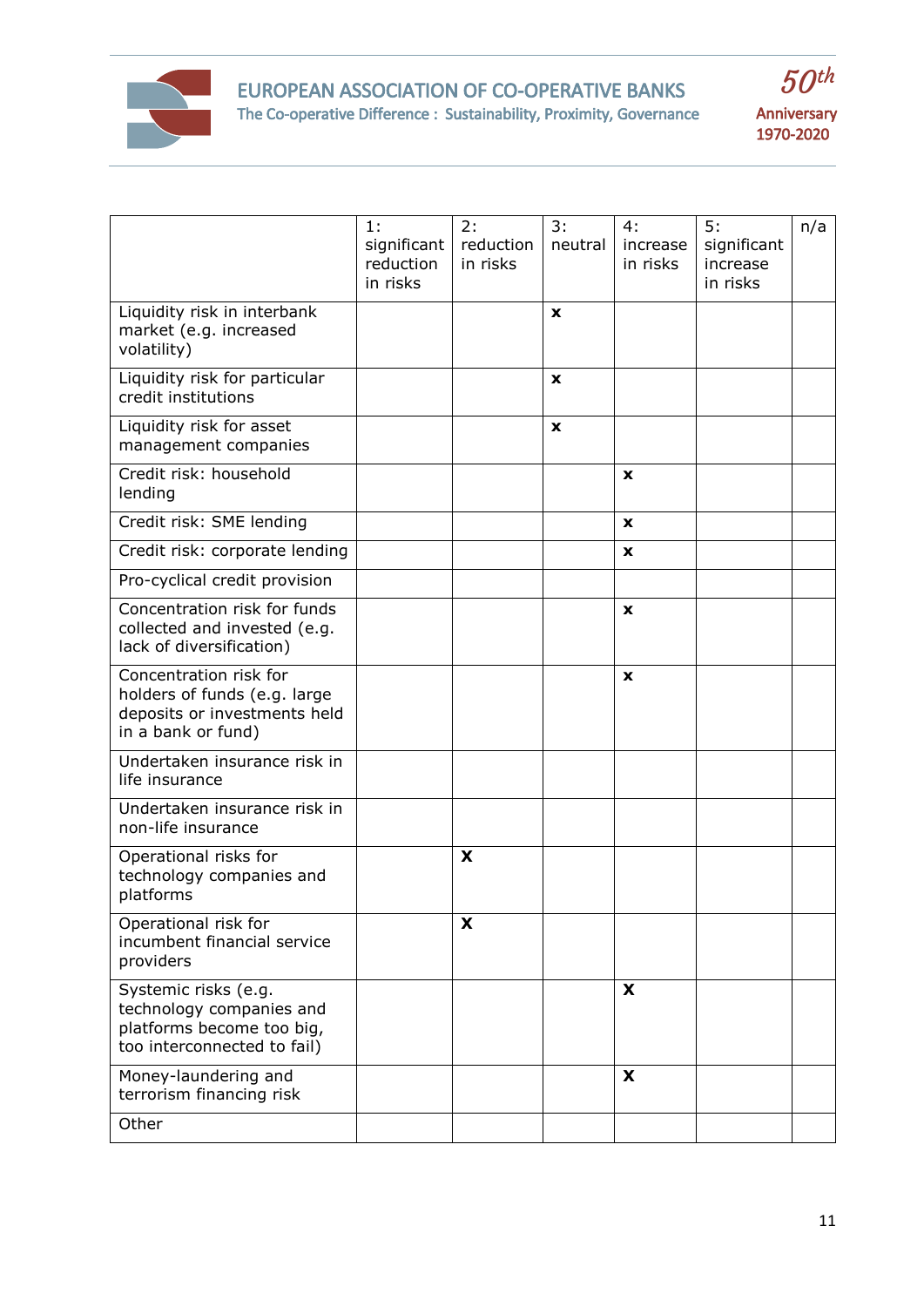

Please specify which other prudential and conduct risk(s) you expect to change with technology companies gaining significant market share in financial services in the EU in the five upcoming years:

## **Question 10.1**

Please explain your answer to question 10 and, if necessary, please describe how the risks would emerge, decrease or increase with the higher activity of technology companies in financial services and which market participants would face these increased risks:

The banking sector operates with specific requirements which other market players are able to bypass due to their categorization as "not banking institutions" although they provide the same services. This makes the principle of "*same busines, same risks, same rules, same regulation*" crucial.

We want to refer to the ROFIEG report, which mentions [quote]:

The fact that financial services are increasingly enabled by technology may increase or diminish these traditional risks:

- Consumers and businesses are subject to intermediary, settlement or custody risk, exposing them to the possibility of losing assets in case of, for example, operational failure, insolvency or malpractice on the side of the custodians that keep their assets;
- Consumers and businesses are exposed to principal-agent risk, i.e. the risk that their agent provides suboptimal advice or services (investment decisions, order execution);
- The market as a whole is vulnerable to systemic risk, i.e. a chain reaction of adverse market developments, such as liquidity shortages or flash crashes, that might threaten the proper functioning of the market;
- The financial market, like other areas, creates the potential for activities that contravene market integrity (e.g. market manipulation), or for criminal abuse (money laundering, tax evasion, purchase of illegal goods or services, etc.).

However, the use of FinTech may also create entirely new risks, for instance, where:

- Decisions are taken, or functions are performed by AI-powered 'black box' algorithms without human intervention or which are not comprehensible to customers or supervisors;
- Distributed record keeping or transaction processing blurs regulatory and legal responsibilities that were traditionally based on bilateral principal-agent relationships.

# **Question 11**

Which consumer risks do you expect to change when technology companies gain significant market share in financial services in the EU in the five upcoming years?

|                                                            |                  |          | ς.       | n/a |
|------------------------------------------------------------|------------------|----------|----------|-----|
| significant   reduction   neutral   increase   significant |                  |          |          |     |
| reduction                                                  | $\vert$ in risks | in risks | increase |     |
| in risks                                                   |                  |          | in risks |     |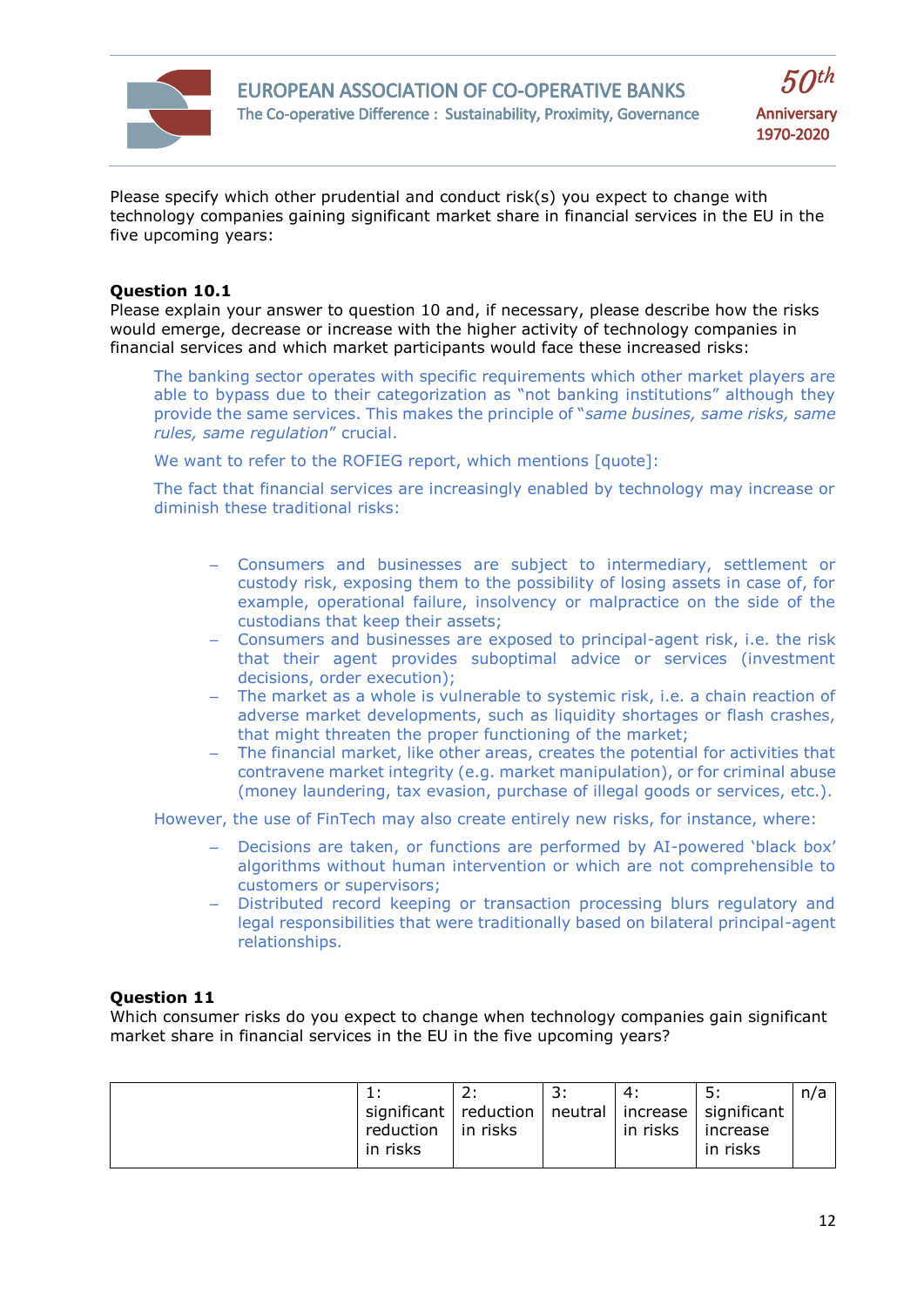

# EUROPEAN ASSOCIATION OF CO-OPERATIVE BANKS The Co-operative Difference : Sustainability, Proximity, Governance





| Default risk for funds held in           |  |              |   | X           |  |
|------------------------------------------|--|--------------|---|-------------|--|
| non-banks and not protected              |  |              |   |             |  |
| by Deposit Guarantee                     |  |              |   |             |  |
| Scheme                                   |  |              |   |             |  |
|                                          |  |              |   |             |  |
| Liquidity risk                           |  |              | X |             |  |
| Misselling of insurance                  |  | X            |   |             |  |
| products                                 |  |              |   |             |  |
| Misselling of credit products            |  | $\mathbf{x}$ |   |             |  |
|                                          |  |              |   |             |  |
| Misselling of investment                 |  | X            |   |             |  |
| products                                 |  |              |   |             |  |
| Misselling of pension                    |  | $\mathbf{x}$ |   |             |  |
| products                                 |  |              |   |             |  |
|                                          |  |              |   |             |  |
| Inadequate provision of<br>information   |  | $\mathbf x$  |   |             |  |
|                                          |  |              |   |             |  |
| Inadequate complaint and                 |  | $\mathbf{x}$ |   |             |  |
| redress process and                      |  |              |   |             |  |
| management                               |  |              |   |             |  |
| Use/abuse of personal data               |  |              |   | $\mathbf x$ |  |
| for financial commercial                 |  |              |   |             |  |
| purposes                                 |  |              |   |             |  |
|                                          |  |              |   |             |  |
| Discrimination e.g. based on<br>profiles |  | X            |   |             |  |
|                                          |  |              |   |             |  |
| Operational risk e.g.                    |  |              |   | X           |  |
| interrupted service, loss of             |  |              |   |             |  |
| data                                     |  |              |   |             |  |
| Other                                    |  |              |   |             |  |
|                                          |  |              |   |             |  |

Please specify which other consumer risk(s) you expect to change when technology companies gain significant market share in financial services in the EU in the five upcoming years:

# **Question 11.1**

If necessary, please describe how the risks would emerge, decrease or increase with the higher activity of technology companies in financial services and which market participants would face these increased risks:

The banking sector operates with specific requirements which other market players are able to bypass due to their categorization as "not banking institutions" although they provide the same services. This makes the principle of "*same business, same risks, same rules, same regulation*" crucial.

In the case of unauthorized financial transactions and data breaches, manipulation and abuse of personal data could become more common. There could be more opportunities for fraudsters to target consumers - more intermediaries in the financial supply chain, more points of entry, greater complexity and confusion for scammers and fraudsters to exploit.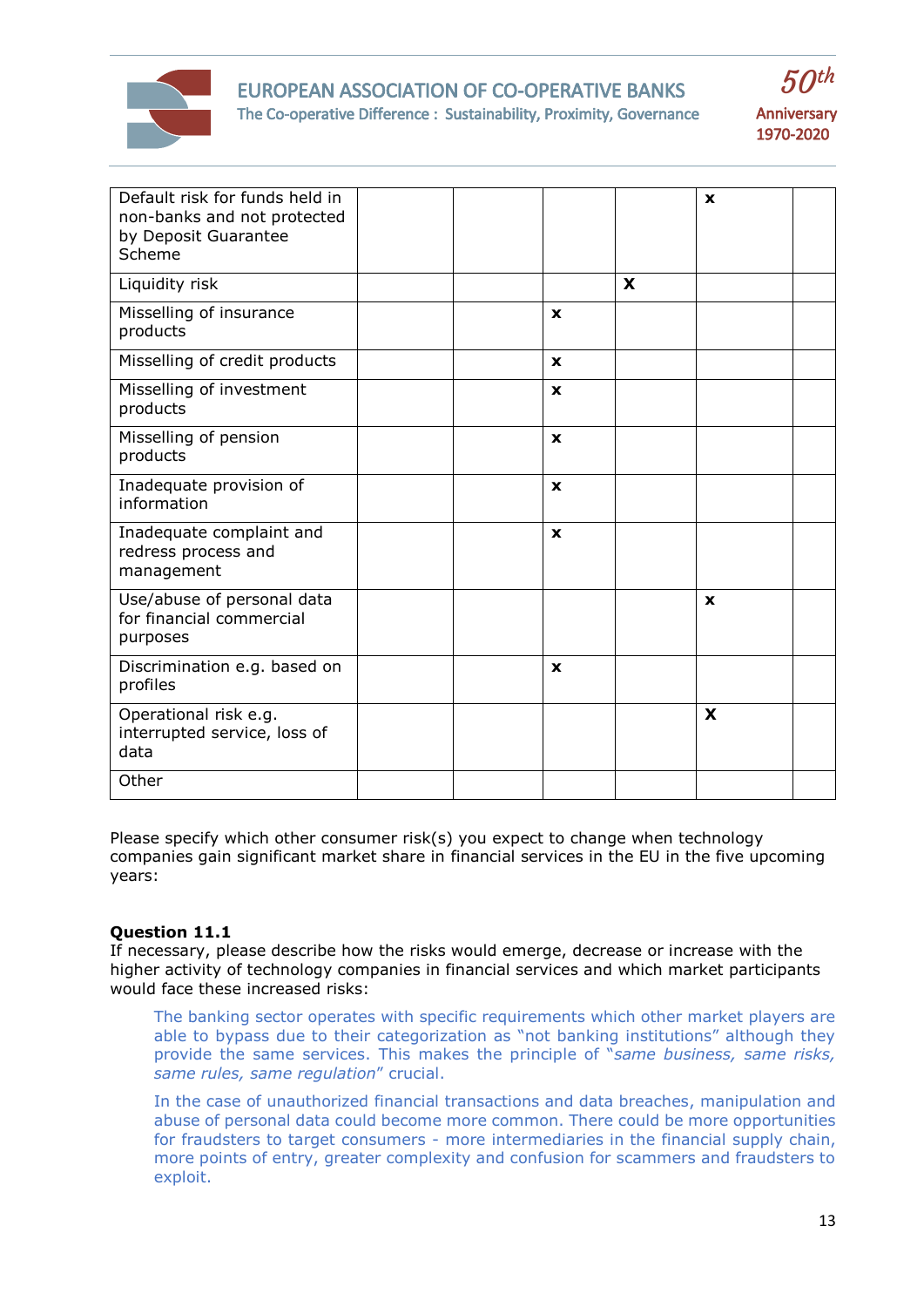



The PSD2 may be an example, as consumers have not been informed by the public authorities about the impact of the new regulation, that Third Party Providers can - with the consent of the consumers - access consumers' bank account without having any contractual relationship with these banks.

The publicity surrounding Open Banking/ PSD2 could help fraudsters as consumers will be primed to be approached by genuine third party intermediaries. Not enough has been done to warn consumers about the risks, or establish robust consumer protection measure.

Technology failure: The heavy reliance on technology infrastructure is also a vulnerability as technology failure can mean customers are unable to access services.

Cyber event: Fintech companies are prime targets for cybercriminals (network security, data breaches…).

## **Question 12.**

Do you consider that any of the developments referred to in the questions 8 to 11 require adjusting the regulatory approach in the EU (for example by moving to more activity-based regulation, extending the regulatory perimeter to certain entities, adjusting certain parts of the EU single rulebook)?

- **X: Yes**
- $\Box$  No
- Don't know / no opinion / not relevant

#### **Question 12.1**

Please explain your answer to question 12, elaborating on specific areas and providing specific examples:

Banking remains an activity that has always been subject to supervision and control. As it is a structurally regulated activity, it is the responsibility of regulators to ensure that any new player wishing to engage in this same type of activity is subject to the same rules, as it may lead to the same risks.

As acknowledged in the report of the ROFIEG expert group as the existing EU financial regulation is largely technology-neutral, regulating how FinTech is being employed often involves minor adjustments to the existing regulatory framework in order to ensure that it continues to be both suitable and relevant to innovations and changes in market practices.

We support the ROFIEG expert group vision that if new regulatory measures need to be introduced for new business model enabled by digital technologies the guiding principle of regulation should remain unchanged : find the correct balance between innovations that enable market efficiency, on the one hand, and the prevention or mitigation of risks, both individual and systemic, on the other.

## **Enhance multi-disciplinary cooperation between authorities**

The regulation and supervision of Digital Finance requires more coordination between authorities in charge of regulating and supervising finance, personal data, consumer protection, anti-money-laundering and competition-related issues.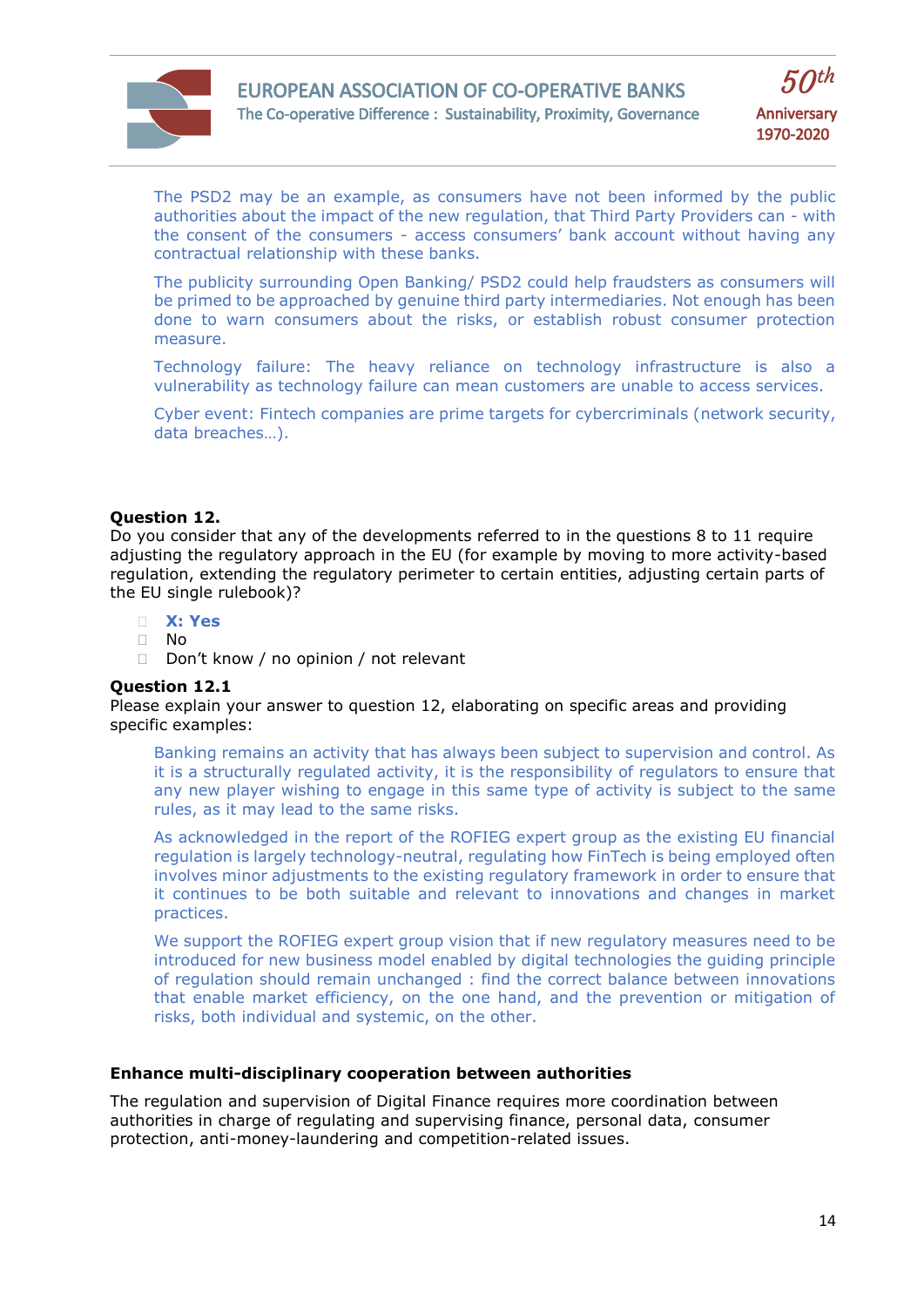



# **Question 13**

Building on your experience, what are the main challenges authorities are facing while supervising innovative/digital players in finance and how should they be addressed?

#### n/a

Please explain your reasoning and provide examples for each sector you are referring to (e.g. banking, insurance, pension, capital markets):

#### **Question 14**

According to you, which initiatives could be put in place at EU level to enhance this multidisciplinary cooperation between authorities? Please explain your reasoning and provide examples if needed:

Regulation and supervision of digital finance requires more coordination between authorities in charge of regulating and supervising finance, personal data, consumer protection, AML/CFT and competition-related issues.

Authorities alone do not have enough use cases to construe a comprehensive supervisory framework for innovative/ digital players in finance. This is the example of the one-fits-all digital identity. Thus, it is important that the rules for supervising such players be created and further developed in close public private partnerships.

#### **II. Removing fragmentation in the single market for digital financial services**

Removing Single Market fragmentation has always been on the radar of EU institutions. In the digital age, however, the ability of firms to scale up is a matter of economic productivity and competitiveness. The economics of data and digital networks determines that firms with substantial network effects enjoy a competitive advantage over rivals. Only a strong Single Market for financial services could bring about EU-wide businesses that would be able to compete with comparably sized peers from other jurisdictions, such as the US and China.

Removing fragmentation of the Single Market in digital financial services while maintaining an adequate level of security for the financial system is also essential for expanding access to financial services for consumers, investors and businesses across the EU. Innovative business models and services are flourishing in the EU, with the potential to bring greater choice and better services to consumers. Traditional players and start-ups are both competing, but also increasingly establishing partnerships to innovate. Notwithstanding the opportunities provided by the Digital Single Market, firms still face obstacles when scaling up across the Single Market.

Examples include a lack of consistency in the transposition, interpretation and application of EU financial legislation, divergent regulatory and supervisory attitudes towards digital innovation, national 'gold-plating' of EU rules, cumbersome licensing processes, insufficient funding, but also local preferences and dampen cross-border and international ambition and entrepreneurial spirit and risk taking on the part of business leaders and investors. Likewise, consumers face barriers in tapping innovative digital products and being offered and receiving services from other Member States other than of their residence and also in accessing affordable market data to inform their investment choices. These issues must be further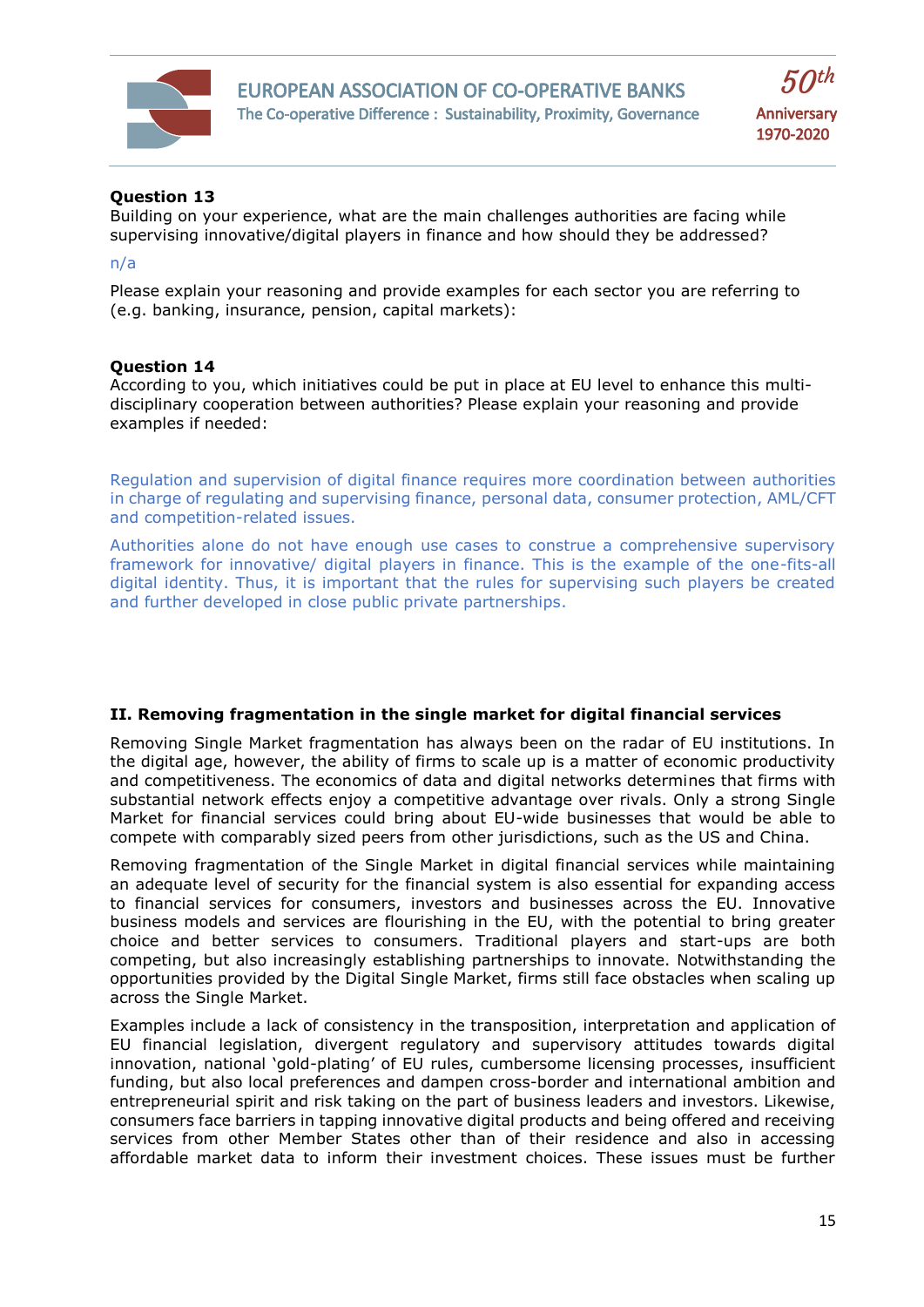

addressed if the EU is to continue to be an incubator for innovative companies that can compete at a global scale.

## **Question 15. According to you, and in addition to the issues addressed in questions 16 to 25 below, do you see other obstacles to a Single Market for digital financial services and how should they be addressed?**

As already stressed answering to Q3 regulatory fragmentation is not the only obstacle to a single market for financial services. Indeed, harmonization has limits in reason of the fundamental differences in cultures and practices unique to each country. Bank usages are still strongly linked to national practices and habits. Products and services are also highly influenced by national regulations, including tax regulations. A trans-border offering only seems possible on the condition of tax harmonization in advance for any product whatsoever.

Regulation will not remove all barriers and the language barrier will remain a major obstacle to a true single market in financial services difficult or impossible to overcome at a reasonable and justifiable cost keeping in mind that the EU has 23 official languages and uses three alphabets (Latin, Greek, and Cyrillic).

# **Facilitate the use of digital financial identities throughout the EU**

Both start-ups and incumbent financial institutions increasingly operate online, without any need for physical establishment in a particular jurisdiction. Technologies are enabling the development of new ways to verify information related to the identity and financial situation of customers and to allow for portability of such information as customers change providers or use services by different firms. However, remote on-boarding relies on different technological means (e.g. use of biometric data, facial recognition, live video) to identify and verify a customer, with different national approaches regarding their acceptability. Moreover, supervisory authorities have different expectations concerning the rules in the 5th Anti-Money Laundering Directive permitting reliance on third parties for elements of on-boarding. The Commission will also consult shortly in the context of the review of the EU Anti-Money Laundering framework.

# **Question 16.**

What should be done at EU level to facilitate interoperable crossborder solutions for digital on-boarding?

|                                                                                                                                                      | 1:<br>irrelevant | 2: not<br>relevant | 3:<br>neutral | 4:<br>relevant l | 5: fully<br>relevant | n/a |
|------------------------------------------------------------------------------------------------------------------------------------------------------|------------------|--------------------|---------------|------------------|----------------------|-----|
| Harmonise rules governing<br>customer due diligence<br>requirements in the Anti-Money<br>Laundering legislation                                      |                  |                    |               |                  | X                    |     |
| Harmonise rules governing the<br>acceptable use of remote<br>identification technologies and<br>services in the Anti-Money<br>Laundering legislation |                  |                    |               |                  | x                    |     |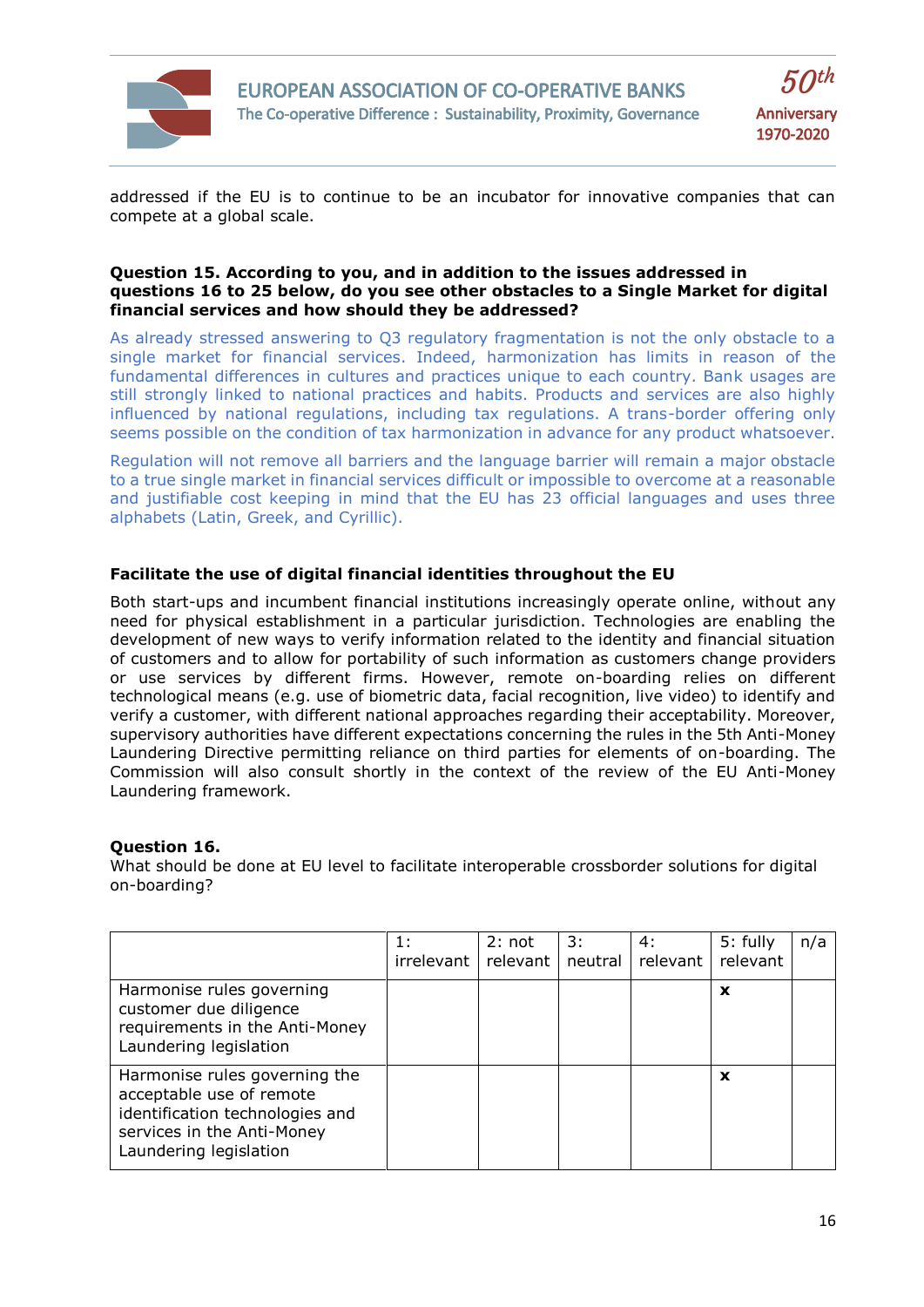

## EUROPEAN ASSOCIATION OF CO-OPERATIVE BANKS The Co-operative Difference : Sustainability, Proximity, Governance



| Broaden access for obliged<br>entities to publicly held<br>information (public databases<br>and registers) to enable<br>verification of customer<br>identities                                                        |  |             |              | $\mathbf x$  |  |
|-----------------------------------------------------------------------------------------------------------------------------------------------------------------------------------------------------------------------|--|-------------|--------------|--------------|--|
| Provide further guidance or<br>standards in support of the<br>customer due diligence process<br>(e.g. detailed ID elements,<br>eligible trusted sources; risk<br>assessment of remote<br>identification technologies) |  |             |              | $\mathbf{x}$ |  |
| Facilitate the development of<br>digital on-boarding processes,<br>which build on the e-IDAS<br>Regulation                                                                                                            |  |             | $\mathbf{x}$ |              |  |
| Facilitate cooperation between<br>public authorities and private<br>sector digital identity solution<br>providers                                                                                                     |  |             | $\mathbf{x}$ |              |  |
| Integrate KYC attributes into e-<br>IDAS in order to enable<br>onboarding through trusted<br>digital identities                                                                                                       |  |             |              | $\mathbf x$  |  |
| Other                                                                                                                                                                                                                 |  | $\mathbf x$ |              |              |  |

Please specify what else should be done at EU level to facilitate interoperable cross-border solutions for digital on-boarding:

As Member States have adopted different approaches to customer due diligence (CDD) we fully the recommendation 18 of the ROFIEG expert group report suggesting action to achieve convergence in the use and acceptance of innovative technologies for remote customer onboarding. It would be important to harmonize the documentation required for identity verification (e.g. passports, utilities bills, civic registrations, tax documentation) and format (acceptability of electronic copies vs physical copies).

As underlined in the ROFIEG expert group report, the big challenge, from an EU perspective, therefore remains for digital CDD solutions to be compatible across borders. Until this fragmented national approach to CDD is addressed, technological innovation will be unable to release its full beneficial potential, as variations in national law can hinder firms from extending their services cross-border due to the complexities in navigating different national requirements and in reason of digital identities considered unreliable/doubtful issued by some States.

## **Question 17.**

What should be done at EU level to facilitate reliance by financial institutions on digital identities gathered by third parties (including by other financial institutions) and data reuse/portability?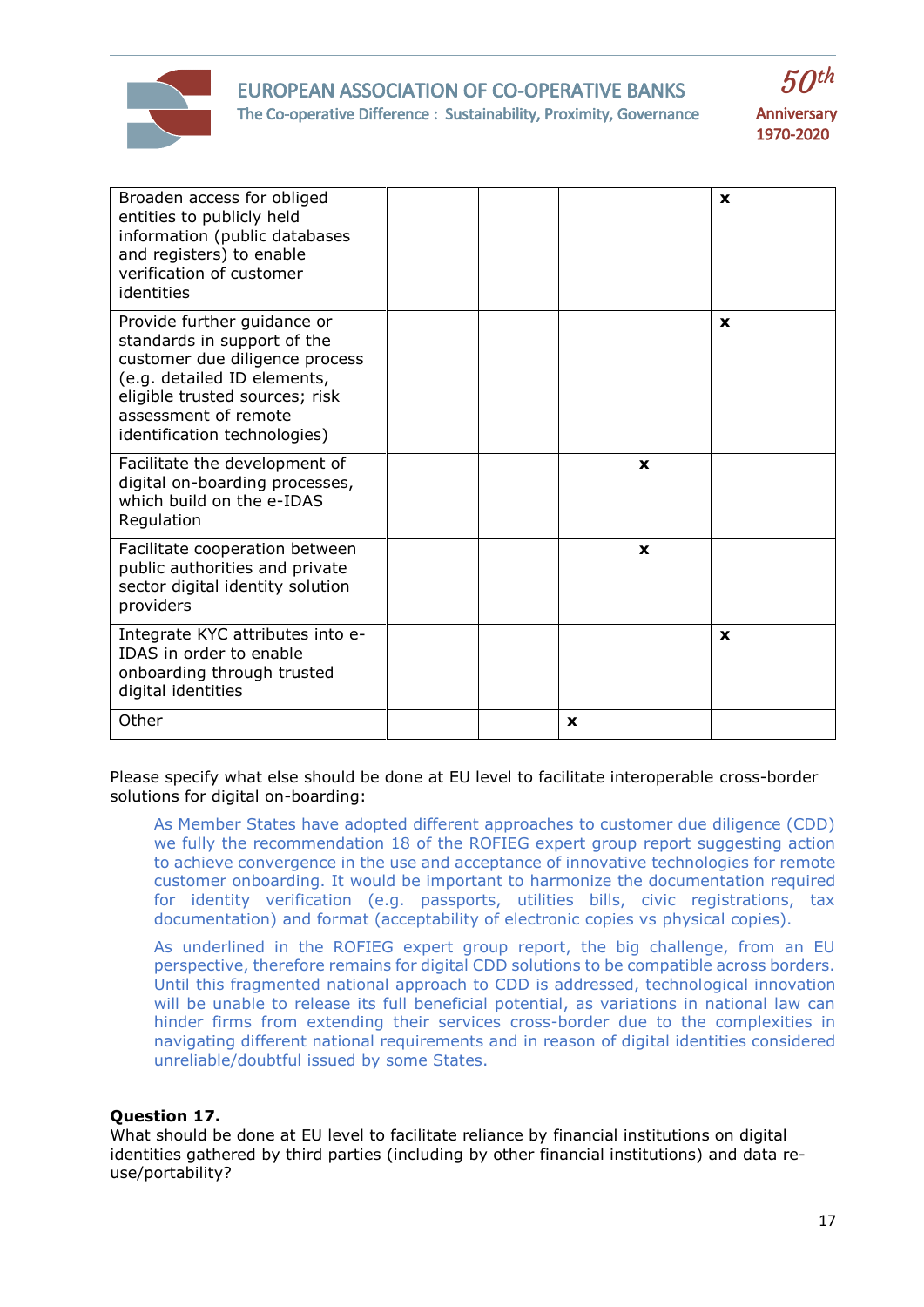



|                                                                                                                                                                                                 | 1:<br>irrelevant | $2:$ not<br>relevant | 3:<br>neutral | 4:<br>relevant | 5: fully<br>relevant | n/a |
|-------------------------------------------------------------------------------------------------------------------------------------------------------------------------------------------------|------------------|----------------------|---------------|----------------|----------------------|-----|
| Make the rules on third party<br>reliance in the Anti-Money<br>Laundering legislation more<br>specific                                                                                          |                  |                      |               | $\mathbf x$    |                      |     |
| Provide further guidance relating<br>to reliance on third parties for<br>carrying out identification and<br>verification through digital<br>means, including on issues<br>relating to liability |                  |                      |               | X              |                      |     |
| Promote re-use of digital<br>identities collected for customer<br>due diligence purposes in<br>accordance with data protection<br>rules                                                         |                  |                      |               | $\mathbf x$    |                      |     |
| Promote a universally accepted<br>public electronic identity                                                                                                                                    |                  |                      |               | X              |                      |     |
| Define the provision of digital<br>identities as a new private sector<br>trust service under the<br>supervisory regime of the eIDAS<br>Regulation                                               |                  |                      |               | $\mathbf{x}$   |                      |     |
| Other                                                                                                                                                                                           |                  |                      | $\mathbf x$   |                |                      |     |

Please specify what else should be done at EU level to facilitate reliance by financial institutions on digital identities gathered by third parties (including by other financial institutions) and data re-use/portability:

Tight control would be needed on how the identification process underlying the digital means is built and controlled.

# **Question 18.**

Should one consider going beyond customer identification and develop Digital Financial Identities to facilitate switching and easier access for customers to specific financial services?

Should such Digital Financial Identities be usable and recognized throughout the EU?

Which data, where appropriate and in accordance with data protection rules, should be part of such a Digital Financial Identity, in addition to the data already required in the context of the anti-money laundering measures (e.g. data for suitability test for investment services; data for creditworthiness assessment; other data)?

Please explain your reasoning and also provide examples for each case you would find relevant.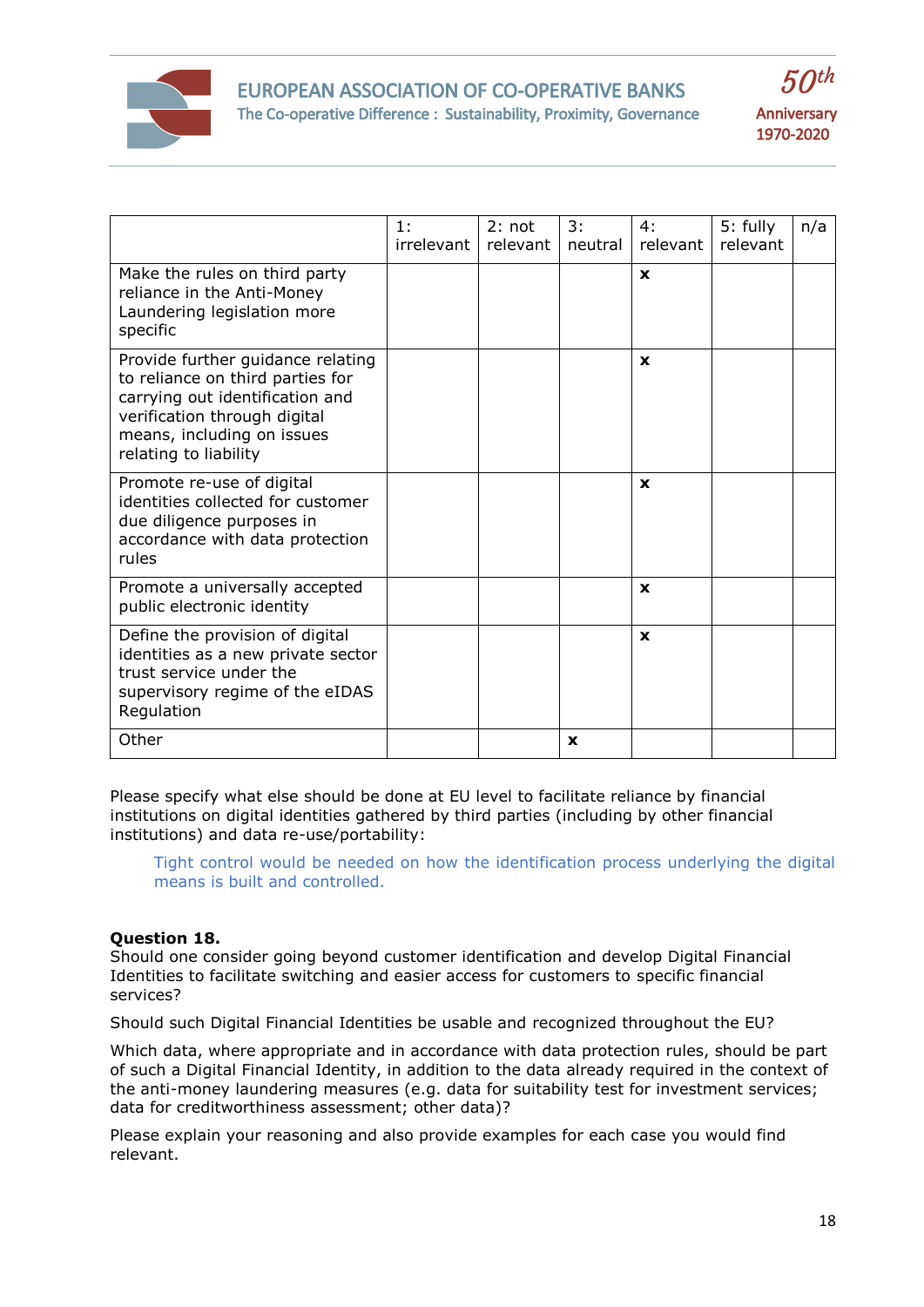



We see no need to develop a completely new and - up to now - undefined "Digital Financial Identity". First, the potential benefits of eIDAS have to materialize - and more support by the public authorities is needed for this target.

For the financial sector, no specific and/or additional identification scheme is required, as any industry-specific e-ID-scheme would cause more fragmentation in the e-ID market.

Additionally, for any digital identities "going beyond customer identification" compliance to GDPR and strong consumer protection would be required, which is an open issue if customer data should be "shared" with unknown participants. The extreme granularity of screening that financial market participants would be encouraged to put in place based on such financial identities could lead to on the one side extreme competition to attract low risk customer profiles and on the other driving potentially high risk customers in specific segments of the market which could subsequently develop systemic risk.

## **Question 19.**

Would a further increased mandatory use of identifiers such as Legal Entity Identifier (LEI), Unique Transaction Identifier (UTI) and Unique Product Identifier (UPI) facilitate digital and/or automated processes in financial services?

- **X: Yes**
- No
- Don't know / no opinion / not relevant

If yes, in which framework(s) is there the biggest potential for efficiency gains?

The Legal Entity Identifier (LEI) would be rather beneficial to facilitate onboarding/KYC processes, but - unfortunately - this global approach by the GLEIF is not mandatory in other jurisdictions and for other industries.

The Unique Transaction Identifier (UTI) and Unique Product Identifier (UPI) are specific for securities and financial derivative, but are no blueprint for other processes (with independent unique identifiers such as the IBAN) or other industries.

#### **Question 20. In your opinion (and where applicable, based on your experience), what is the main benefit of a supervisor implementing (a) an innovation hub or (b) a regulatory sandbox as defined above?**

Cross-border coordination within the EU is fundamental to promote the scale-up of technological innovation and to prevent the creation of an unlevel playing field and regulatory arbitrage. A harmonization of the different national approaches on "sandboxes" and/or innovation hubs would be recommended together with an openness of these sandboxes for all market participants willing to contribute (different to today's sometimes very opaque selection of few "new" players to be admitted to sandboxes).

#### **Question 21. In your opinion, how could the relevant EU authorities enhance coordination among different schemes in the EU?**

| . .<br>irrelevant | not<br><u>_</u><br>relevant | ∽<br><u>.</u><br>neutral | . .<br>relevant | fully<br><u>. . </u><br>J.,<br>relevant | n/n<br>ີ |
|-------------------|-----------------------------|--------------------------|-----------------|-----------------------------------------|----------|
|-------------------|-----------------------------|--------------------------|-----------------|-----------------------------------------|----------|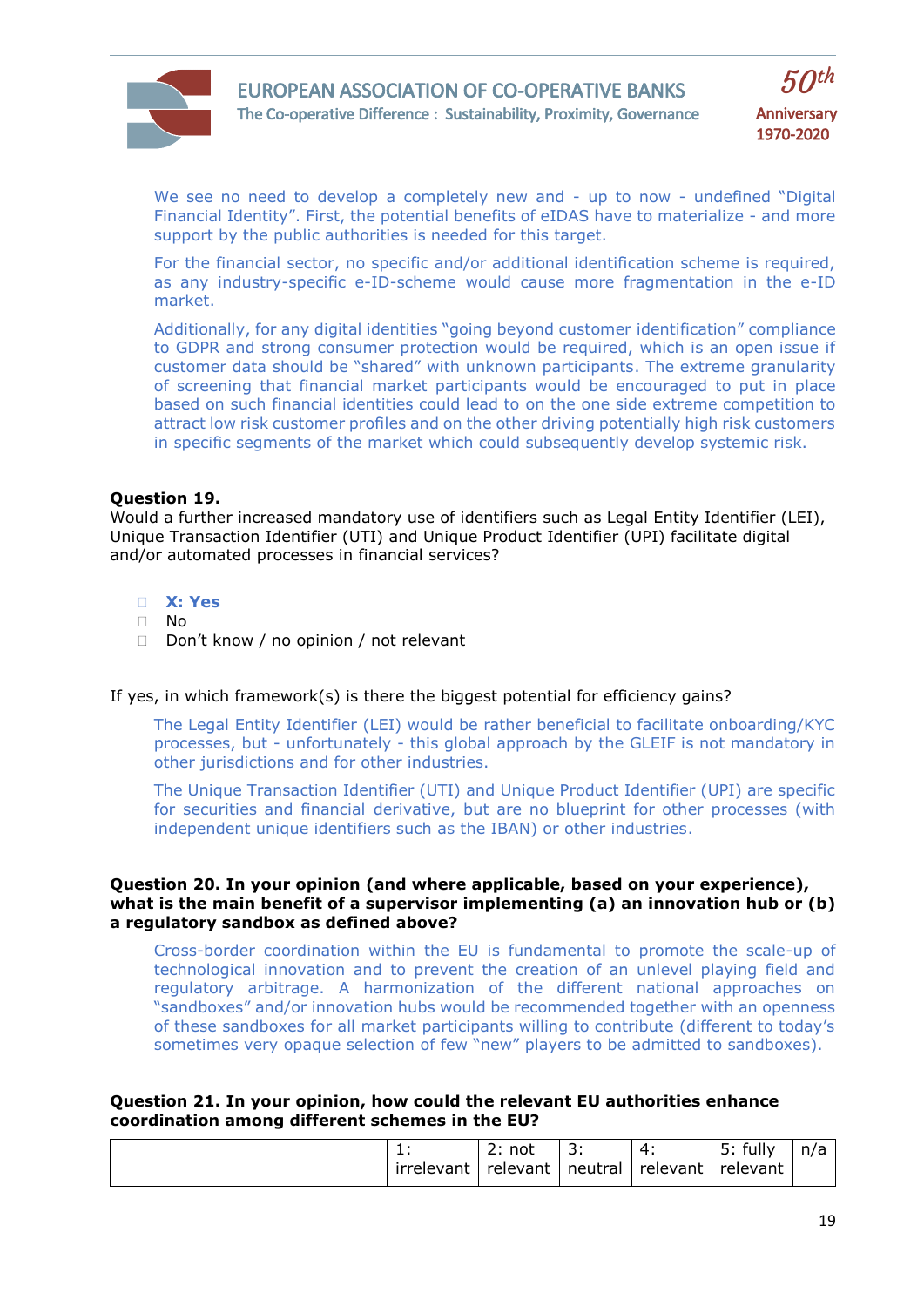

# EUROPEAN ASSOCIATION OF CO-OPERATIVE BANKS



 $50<sup>th</sup>$ 

The Co-operative Difference : Sustainability, Proximity, Governance

| Promote convergence among<br>national authorities in setting up<br>innovation hubs and sandboxes,<br>through additional best practices<br>or guidelines                                    |  |   | X           |  |
|--------------------------------------------------------------------------------------------------------------------------------------------------------------------------------------------|--|---|-------------|--|
| Facilitate the possibility for firms<br>to test new products and<br>activities for marketing in<br>several Member States ("cross<br>border testing")                                       |  |   | $\mathbf x$ |  |
| Raise awareness among industry<br>stakeholders                                                                                                                                             |  |   | $\mathbf x$ |  |
| Ensure closer coordination with<br>authorities beyond the financial<br>sector (e.g. data and consumer<br>protection authorities)                                                           |  |   | X           |  |
| Promote the establishment of<br>innovation hubs or sandboxes<br>with a specific focus (e.g. a<br>specific technology like<br>Blockchain or a specific purpose<br>like sustainable finance) |  | X |             |  |
| Other                                                                                                                                                                                      |  |   |             |  |

# **Question 21.1:**

If necessary, please explain your reasoning and also provide examples for each case you would find relevant:

There is a need of harmonization of the large variety of innovation facilitation mechanisms which have been established by national supervisors in Europe (sandbox, innovation hub etc).

In our view any regulatory sandbox should meet the absolute prerequisite of "same business, same risk, same rules, same regulation". Competition between national supervisors on the basis of regulatory arbitrage should be avoided. Sandboxes shouldn't become an economic tool to attract new entrants on each one national market: the attraction ability of a sandbox has been highlighted in the FCA lessons learned report mentioning that applicants came also from outside UK (Singapore, Canada and the US).

In fact we both need:

- A discussion space with the regulator to obtain a formal opinion on the use of any technological innovation that is not subject to a regulatory framework and therefore that can't be subject to an internal approval from the legal or compliance side.
- A space to test innovations commonly with FinTech start-ups with which we cooperate. Our need could be for example to obtain a provisional agreement for a start-up to test a new service.

In that way, we welcomed the work of the EBA to, further to the European Commission's action plan and as a first step, identify and promote best practices in the design and the operation of sandboxes.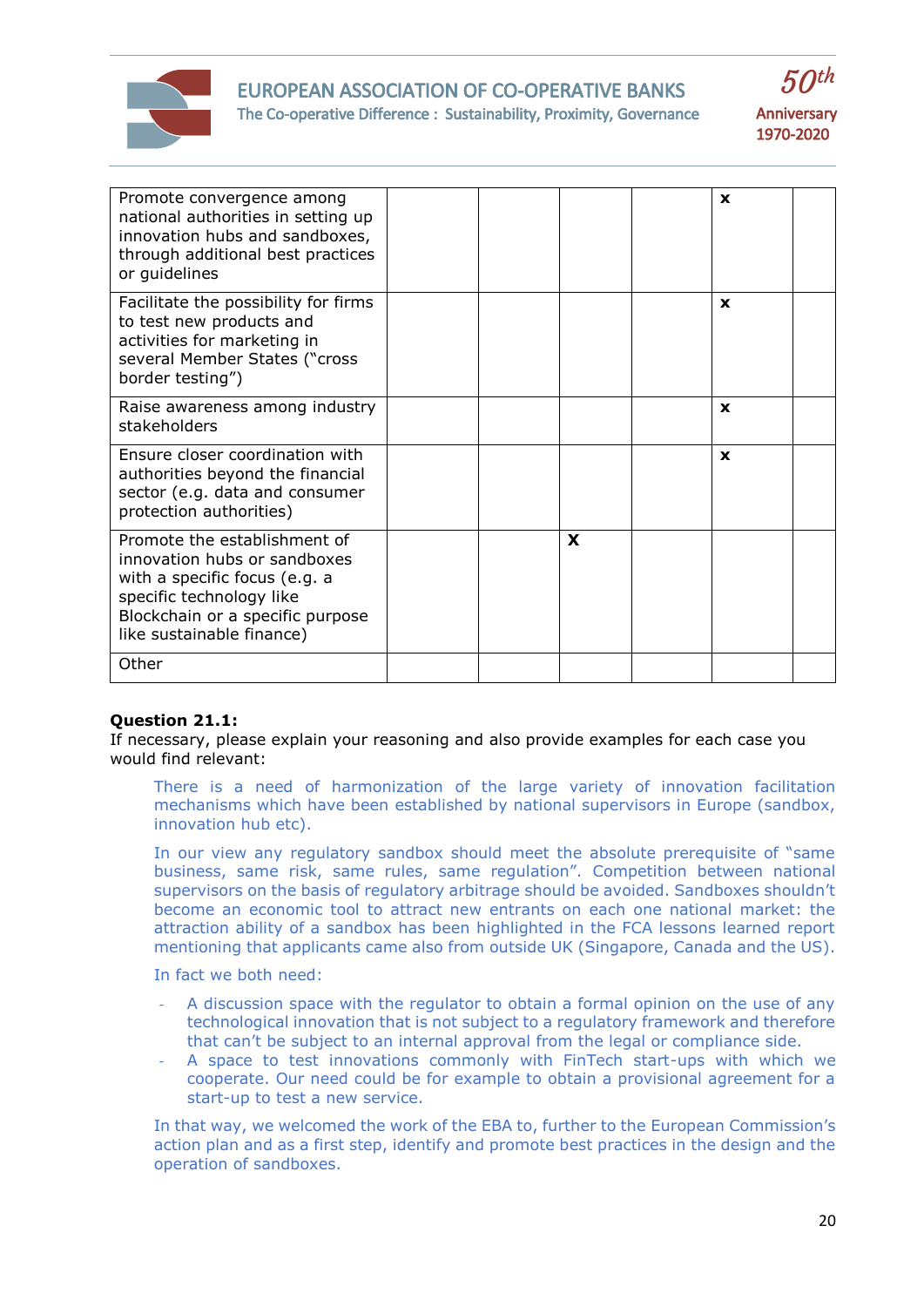

In our view, the European Forum of Innovation Facilitators (EFIF), launched on 2 April following the ESAs report published on 7 January 2019 on "innovation facilitators" in Europe, and intended to promote greater coordination and cooperation between innovation facilitators (sandbox and innovation hub) established by financial sector national supervisors will not be sufficient. This sharing of good practices will not promote a harmonization of practices in Europe (where equal access of all actors is not respected) and therefore will not allow to avoid any competition between national supervisors on the basis of regulatory arbitrage (in the name of economic attractiveness).

Proposals to enhance supervisory consistency in the operation of regulatory sandboxes including, where appropriate, EBA guidelines could contribute to a convergence in domestic innovation policies across the EU, thereby facilitating the emergence of a single market for financial services.

Of course this does not solve possible level playing field issues vis a vis, non European and global initiatives. EU financial entities should have the possibility to be part of any trials across multiple jurisdictions globally.

# **Question 22.**

In the EU, regulated financial services providers can scale up across the Single Market thanks to adequate licenses and passporting rights.

Do you see the need to extend the existing EU licenses passporting rights to further areas (e.g. lending) in order to support the uptake of digital finance in the EU?

We are not against extending passporting rights, but this depends on a harmonized legal framework across Europe before any new measure. Especially,

- there are some challenges in the supervision of the services providers acting based on passporting. Home FSA will not submit notification in case the PSP is breaching local interpretations. Host FSA is not mandated to submit notification. The host FSA should have more rights.
- extending passporting rights could only have a limited effect on the uptake of digital finance in EU as each approved entity can work in another member state via the passport system under the condition to comply with the national rules. EU regulation is not the only key for the uptake of digital finance in the EU as many obstacles will remain (differences in languages, cultures, alphabet…).

Bank usages are also strongly linked to national practices and habits. Products and services are highly influenced by national regulations, including tax regulations, enforcement of mortgage guarantee et cetera.

For lending activities for example the following brakes limit cross border credit:

- Complex to establish and enforce a mortgage guarantee in another EU Member State ;
- Difficult to monitor the flow of funds (no knowledge of notaries ...);
- Difficulty for the advisors in branches to read the supporting documents provided (language, format, currency ...).,
- Difficulty to use some borrower's insurances (incapacity for work).
- Complexity in the conduct of consumer due diligence (KYC) and AML (source of funds difficult to identify).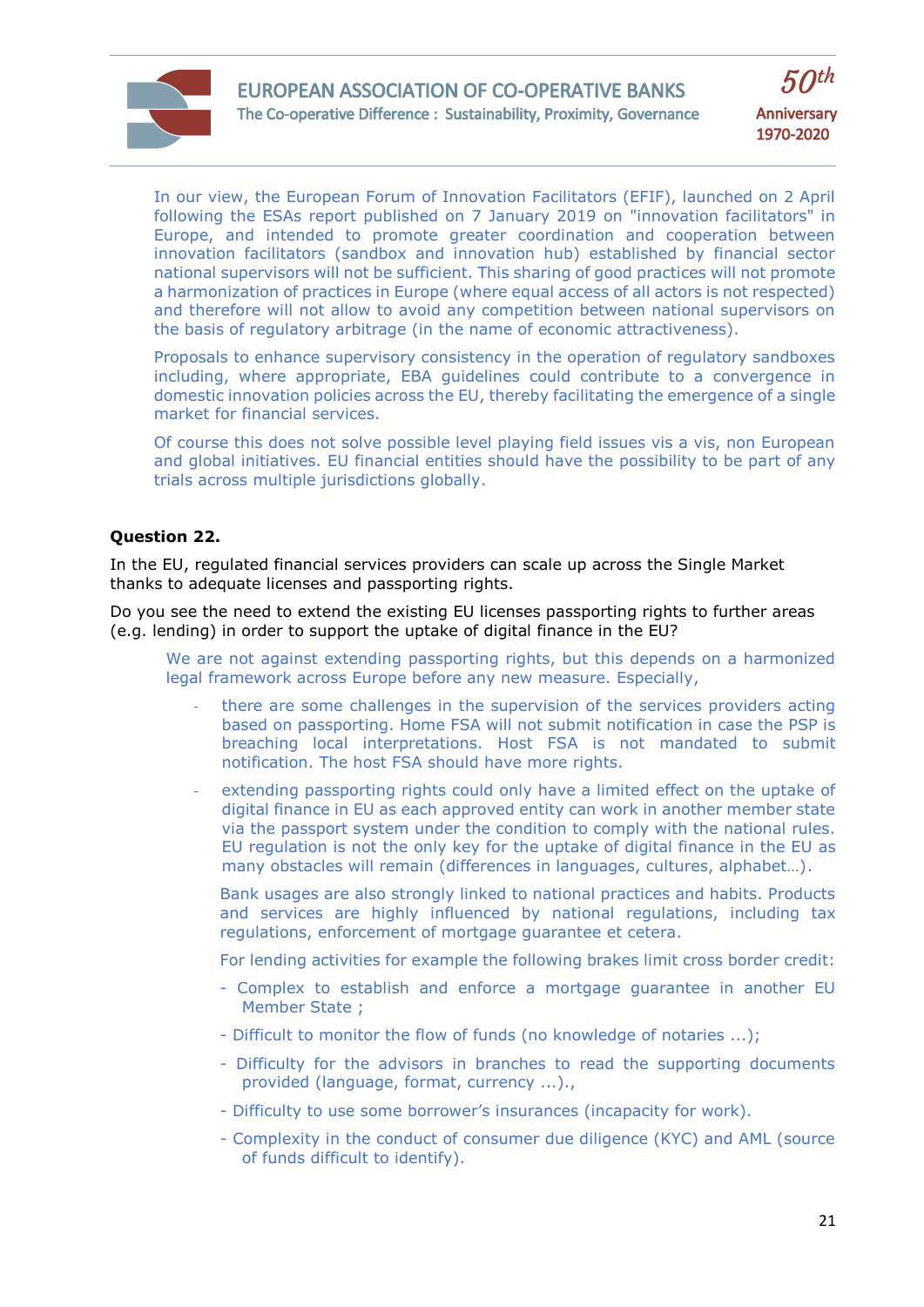



- Currency risk if the currency to pay the property transaction is different from the loan's currency

We consider the existing EU licenses passporting rights for lending respond to the need with the freedom of establishment and freedom to provide services by credit intermediaries under Article 32 and the admission and supervision of non-credit institutions under article 35 of MCD

## **Question 23.**

In your opinion, are EU level initiatives needed to avoid fragmentation in the Single Market caused by diverging national measures on ensuring non-discriminatory access to relevant technical infrastructures supporting financial services?

Please elaborate on the types of financial services and technical infrastructures where this would be relevant and on the type of potential EU initiatives you would consider relevant and helpful:

n/a

# **Question 24 (DUD+CPWG).**

In your opinion, what should be done at EU level to achieve improved financial education and literacy in the digital context?

|                                                                                                                                                                                                             | 1:<br>irrelevant | 2: not<br>relevant | 3:<br>neutral | 4:<br>relevant | 5: fully<br>relevant | n/a |
|-------------------------------------------------------------------------------------------------------------------------------------------------------------------------------------------------------------|------------------|--------------------|---------------|----------------|----------------------|-----|
| Ensure more affordable access<br>at EU level to financial data for<br>consumers and retail investors                                                                                                        |                  |                    | $\mathbf{x}$  |                |                      |     |
| Encourage supervisors to set up<br>hubs focussed on guiding<br>consumers in the digital world                                                                                                               |                  |                    |               | <b>x</b>       |                      |     |
| Organise pan-European<br>campaigns and advisory hubs<br>focusing on digitalisation to raise<br>awareness among consumers                                                                                    |                  |                    |               | <b>x</b>       |                      |     |
| Collect best practices                                                                                                                                                                                      |                  |                    |               | <b>X</b>       |                      |     |
| Promote digital financial services<br>to address financial inclusion                                                                                                                                        |                  |                    |               | $\mathbf{x}$   |                      |     |
| Introduce rules related to<br>financial education comparable<br>to Article 6 of the Mortgage<br>Credit Directive, with a stronger<br>focus on digitalisation, in other<br>EU financial regulation proposals |                  | $\mathbf x$        |               |                |                      |     |
| Other                                                                                                                                                                                                       |                  |                    | X             |                |                      |     |

Please specify what else should be done at EU level to achieve improved financial education and literacy in the digital context: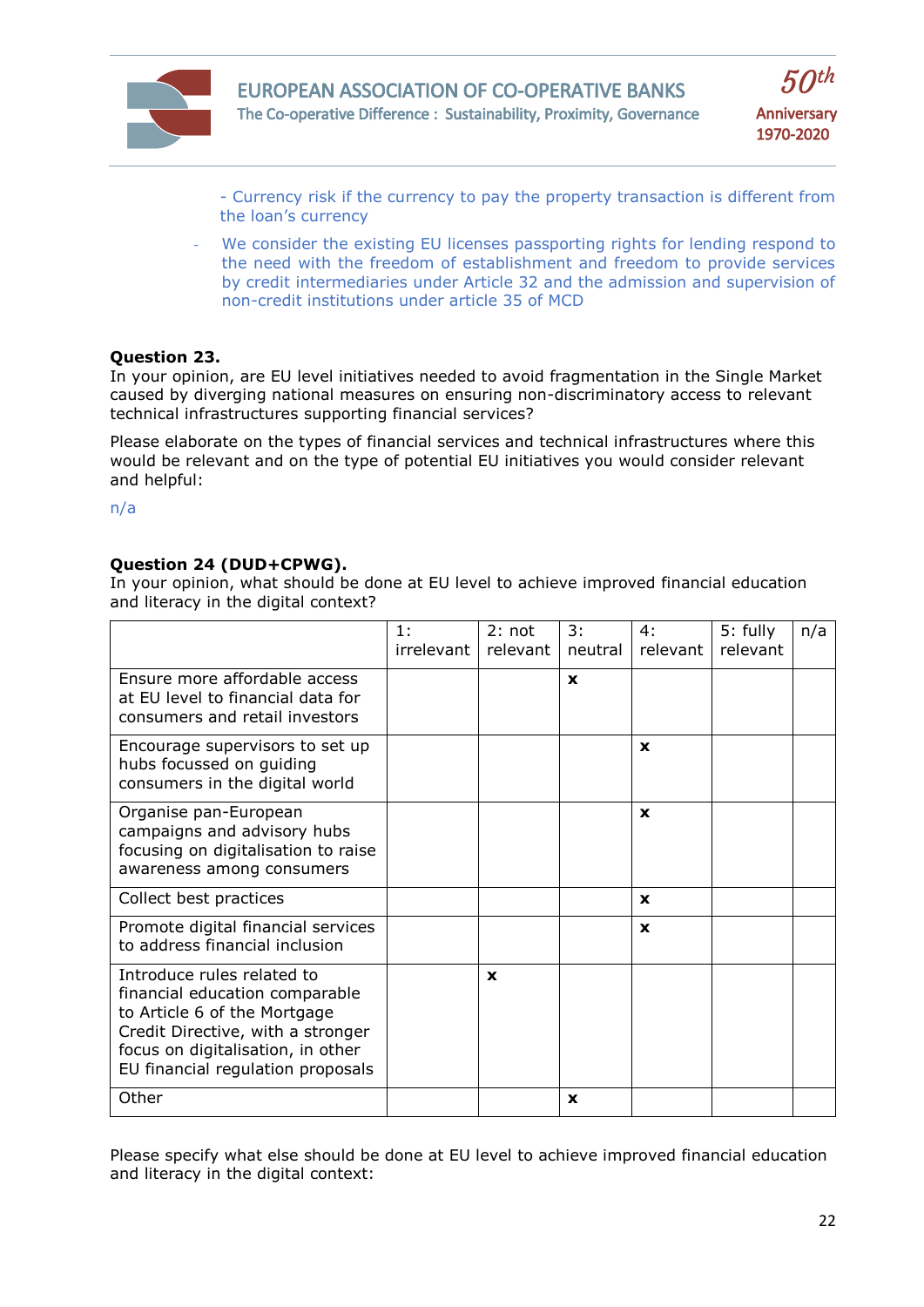



Financial education is a basic requirement for any client. Without a basic level of understanding of personal finance citizens are not able to make the right decisions that affect their long-term prosperity. Banks and the financial services sector note that a lack of understanding finances on the side of consumers/clients can ultimately pose a threat to financial stability.

Considering cyber risks and frauds, it is important that customers understands the digital threats that might affect financial institutions and ultimately to financial stability. Banks are already educating and constantly warning their customers to detect suspicious activities, but banks cannot be left alone to deal with these issues. There are people who need guidance in digital context and services generally. Usually the bank is their first contact to digital services and therefore the banks are asked for guidance also in general, not only in digital financial services.

Effective actions require a collective effort from a broad array of stakeholders. This means that policymakers need to encourage cooperation between supervisors and private sector representatives and representatives of consumers.

Regarding household indebtedness there are good examples of financial products that can let consumers better manage their own money. This should also be considered by policy makers. Digital financial solutions can significantly help customers to balance their finances.

#### **Question 25**

If you consider that initiatives aiming to enhance financial education and literacy are insufficient to protect consumers in the digital context, which additional measures would you recommend?

In addition to the activities of banks, which are already making considerable efforts to educate consumers about both the benefits and the risks (e.g. cybercrime, fraud) associated with digital financial services and to encourage vigilance, the education system has to teach digital competences. It is important to promote financial competency at schools, colleges and universities.

Cybersecurity is a critical aspect of digital finance. We recommend that cybersecurity initiative such as those led by ENISA also are expanded to create room for discussion on personal finance aspects of the digital economy.

# **III. Promote a well-regulated data-driven financial sector**

Data-driven innovation can enable better and more competitive financial services for consumers and businesses, as well as more integrated capital markets (e.g. as discussed in the on-going work of the High-Level Forum). Whilst finance has always been a data-intensive sector, data-processing capabilities have substantially improved over the recent years, enabling fast parallel computing at low cost. Large amounts of data have also become available as computers and their users are increasingly linked, supported by better storage data capabilities. These developments have enabled the use of artificial intelligence (AI) applications to make predictions about future outcomes at a lower cost. Following on to the European data strategy adopted on 19 February 2020, the Commission services are considering a number of steps in this area (see also the parallel consultation on the Mifid review).

**Question 26:**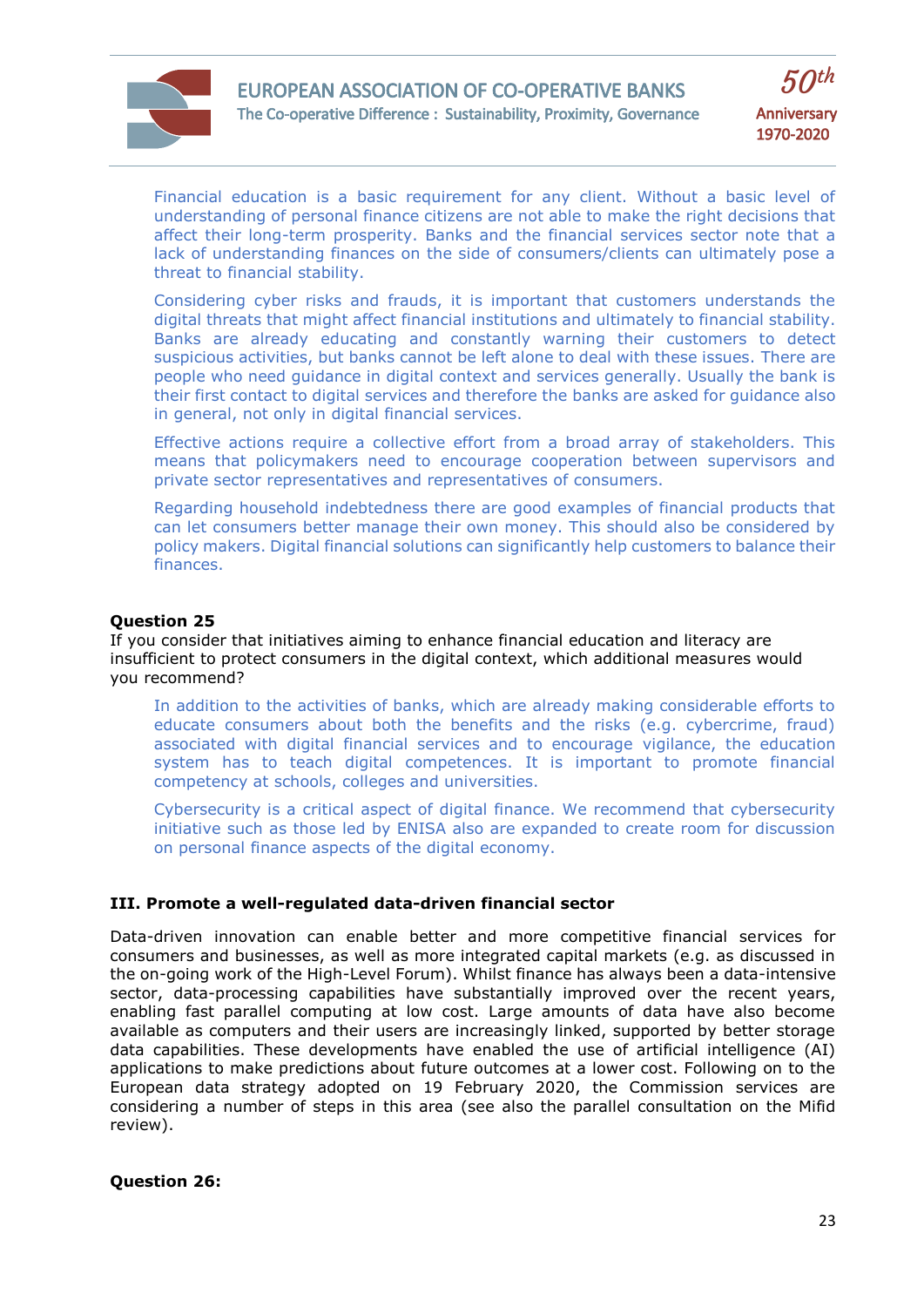



In the recent communication "A European strategy for data", the Commission is proposing measures aiming to make more data available for use in the economy and society, while keeping those who generate the data in control.

According to you, and in addition to the issues addressed in questions 27 to 46 below, do you see other measures needed to promote a well-regulated data driven financial sector in the EU and to further develop a common data driven financial sector in the EU and to further develop a common European data space for finance?

Promoting a data-driven financial sector is valuable. However, at this stage of the development of the data economy, the existing regulatory framework is fit for purpose and it is too early for horizontal legislation on data sharing in business-to-business relations. More in general, what comes to data sharing in B2B, in the future **all data sharing shall be fair** and financial sector shall not be obliged to provide information without any compensation (like PSD2) and without any ability to control who is handling that data. We support the efforts towards fair data sharing, i.e. "data sharing" should be based on a mutually agree business model and fair compensations.

Given the great variety of data involved in the digital economy, it is essential to define a data taxonomy to make any data-sharing framework efficient and usable in practice. The financial sector should be associated to any EU categorisation of financial data.

# **Question 27**

Considering the potential that the use of publicly available data brings in finance, in which areas would you see the need to facilitate integrated access to these data in the EU?

|                                                                       | 1:<br>irrelevant | 2: not<br>relevant | 3:<br>neutral | 4:<br>relevant | 5: fully<br>relevant | n/a |
|-----------------------------------------------------------------------|------------------|--------------------|---------------|----------------|----------------------|-----|
| Financial reporting data from<br>listed companies                     |                  |                    |               | $\mathbf x$    |                      |     |
| Non-financial reporting data<br>from listed companies                 |                  |                    |               |                | $\mathbf x$          |     |
| SME data                                                              |                  |                    |               | X              |                      |     |
| Prudential disclosure stemming<br>from financial services legislation |                  |                    |               | $\mathbf x$    |                      |     |
| Securities market disclosure                                          |                  |                    |               | X              |                      |     |
| Disclosure regarding retail<br>investment products                    |                  |                    |               | $\mathbf x$    |                      |     |
| Other                                                                 |                  |                    | $\mathbf x$   |                |                      |     |

Please specify in which other area(s) you would see the need to facilitate integrated access to these data in the EU:

> The creation of a **centralized EU electronic register for Environmental, Social and Governance (ESG) data** in the EU that would increase the availability of high quality and comparable ESG data should be regarded as an EU strategic infrastructure project and as a priority to enable the other measures of the sustainable finance action plan.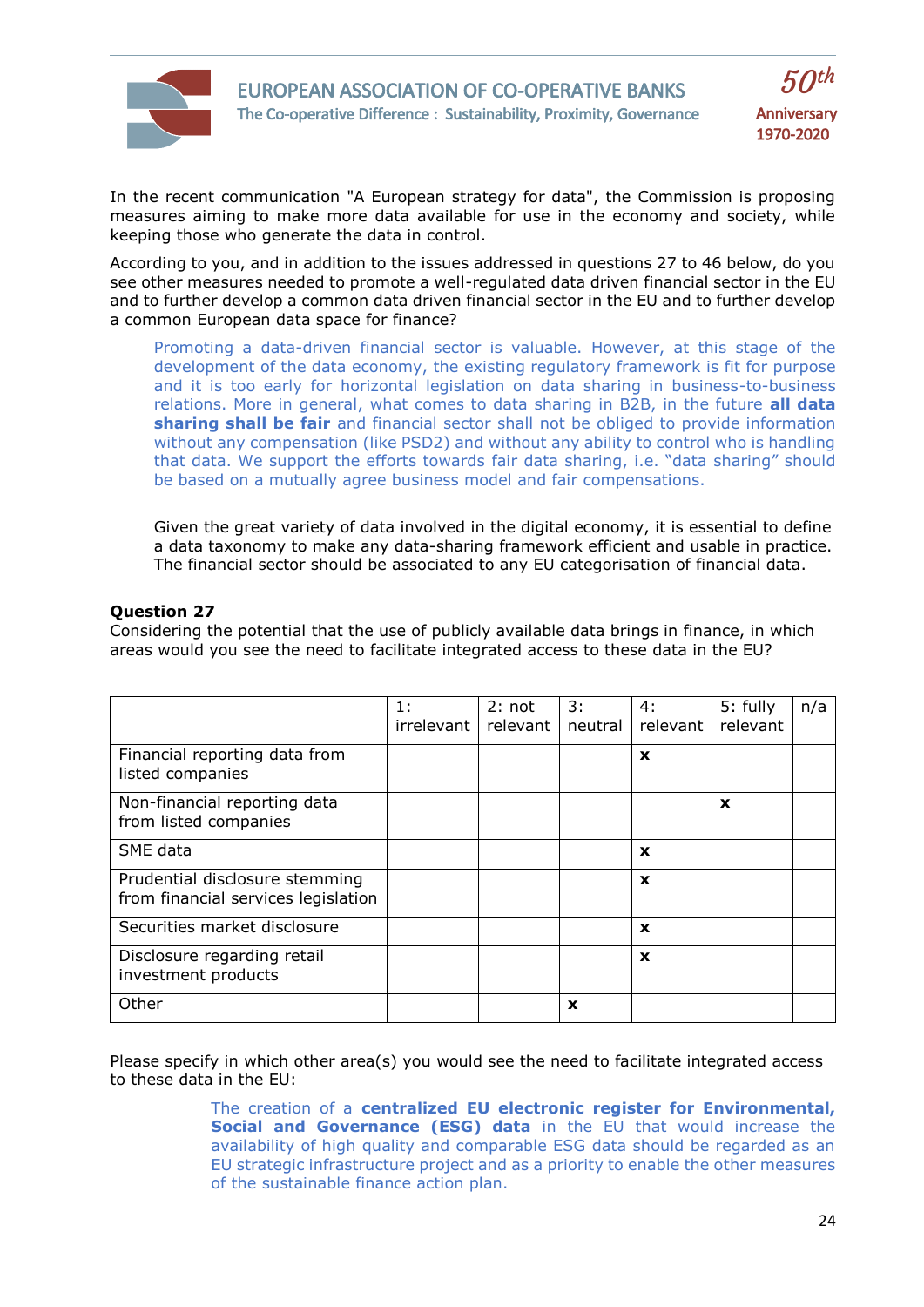



The availability of ESG data is currently rather limited, insufficient to comply with the envisaged legislative and regulatory requirements and expectations, and when available, data are often difficult to compare and raise reliability questions. Moreover, third party data are very expensive, often unaffordable for smaller financial market players, researchers or academia. With the increased demand for ESG information induced by regulation but also market; this may lead to unlevelled playing field and competition concerns.

For this reason, we call the EU to build or support, based on existing solutions, a central European ESG data register that would collect with the help of new reading technologies existing ESG data of companies that publish non-financial statements under the NFRD. These data should be made available digitally to users of non-financial information, not only investors, but also lenders, academia, researchers, authorities and other users in order to ensure that data are widely accessible across member States in an open source format. Data should be also provided to users for free or at a reasonably affordable cost.

The European register should primarily focus on collecting the EU Taxonomy based information as a first building block, starting with climate change adaptation and mitigation for which technical screening standards will be developed in 2020 and be made available afterwards. As another building block the register should include relevant ESG information already collected by European and national institutions such as governments, central banks, statistical bodies, etc.

#### **Question 28**

#### **In your opinion, what would be needed to make these data easily usable across the EU?**

|                                                                                                                                                    | 1:<br>irrelevant l | 2: not<br>relevant | 3:<br>neutral | 4:<br>relevant | 5: fully<br>relevant | n/a |
|----------------------------------------------------------------------------------------------------------------------------------------------------|--------------------|--------------------|---------------|----------------|----------------------|-----|
| Standardised (e.g. XML) and<br>machine-readable format                                                                                             |                    |                    | $\mathbf x$   |                |                      |     |
| Further development of the<br>European Financial Transparency<br>Gateway, federating existing<br>public databases with a Single<br>EU access point |                    |                    |               | $\mathbf x$    |                      |     |
| Application Programming<br>Interfaces to access databases                                                                                          |                    |                    |               | X              |                      |     |
| Public EU databases                                                                                                                                |                    |                    |               | X              |                      |     |
| Other                                                                                                                                              |                    |                    |               |                |                      |     |

#### **Please specify what else would be needed to make these data easily usable across the EU:**

n/a

**Consent-based access to personal data and data sharing in the financial sector**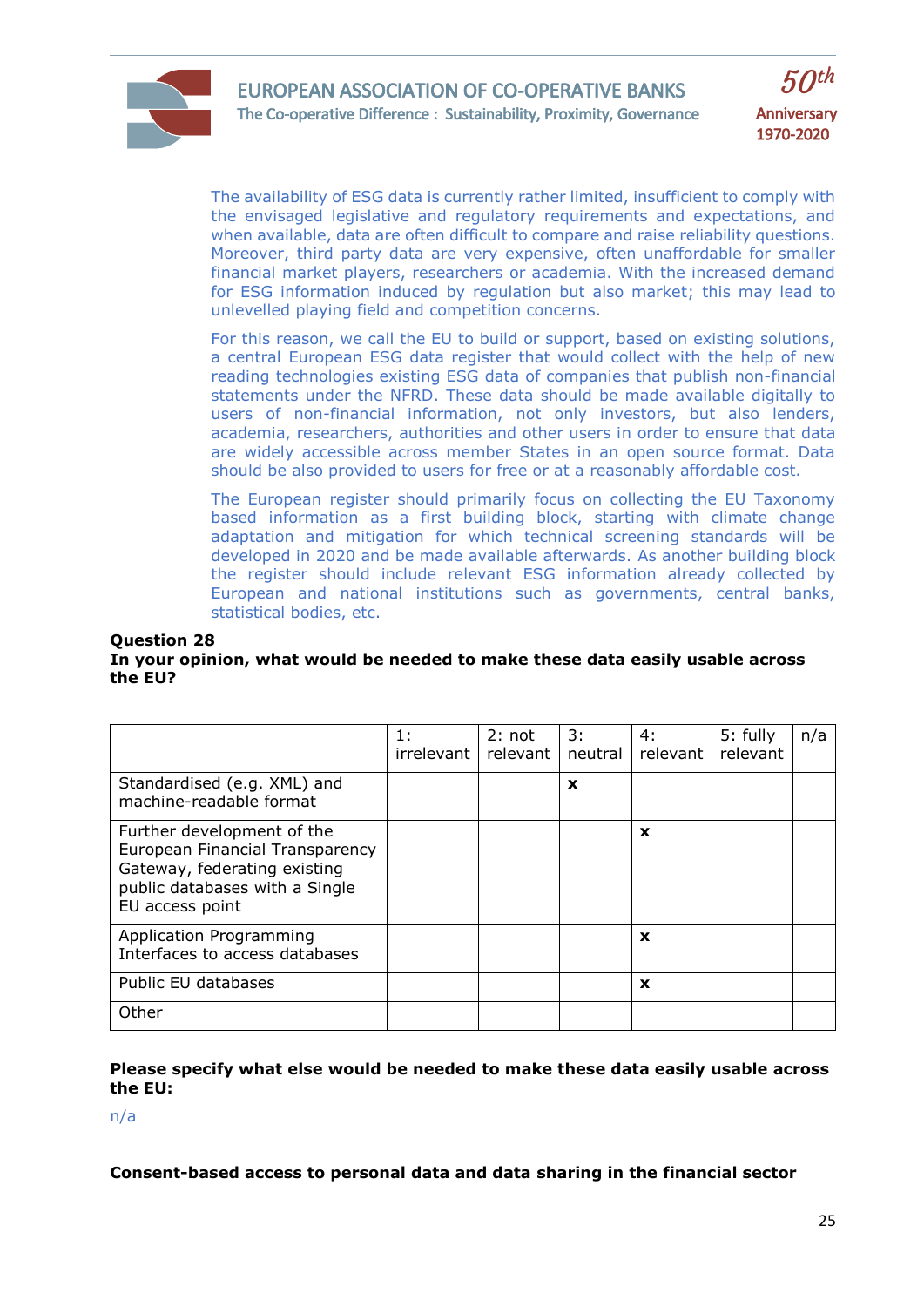

The Commission is reflecting how to further enable consumers, investors and businesses to maximise the benefits their data can bring in the financial sector, in full respect of our European standards and values, in particular the European data protection rules, fundamental rights and security.

The revised Payment Services Directive marked an important step towards the sharing and use of customer permissioned data by banks and third party providers to create new services. However, this new framework is limited to payment data held by payment services providers, and does not cover other types of data relevant to financial services and held by other firms within and outside the financial sector. The Commission is reflecting upon additional steps in the area of financial services inspired by the principle of open finance. Any new initiative in this area would be based on the principle that data subjects must have full control over their data.

Better availability and use of data, leveraging for instance on new technologies such as AI, could contribute to supporting innovative services that could benefit European consumers and firms. At the same time, the use of cuttingedge technologies may give rise to new risks that would need to be kept in check, as equally referred to in section I.

## **Question 29. In your opinion, under what conditions would consumers favour sharing their data relevant to financial services with other financial services providers in order to get better offers for financial products and services?**

Based on studies in France<sup>1</sup> and the Netherlands<sup>2</sup>, trust seems to be a key factor for consumers to decide whether or not to share their data for financial services.

If there is added value for the consumer (better offers, easier handling), the consumer is likeky to agree to the exchange of relevant data. However, the consumer may in that case not always be aware of any change this could bring in the way his data are used. A high level of transparency of data exchange for the consumer must therefore be ensured. In addition, the intended use and the location of data storage must be made comprehensible and transparent for the consumer.

## **Question 30. In your opinion, what could be the main benefits of implementing an open finance policy in the EU?**

|                                                                                                                            | 1:<br>irrelevant I | 2: not<br>relevant | 3:<br>neutral | 4:<br>relevant l | 5: fully<br>relevant | n/a |
|----------------------------------------------------------------------------------------------------------------------------|--------------------|--------------------|---------------|------------------|----------------------|-----|
| More innovative and convenient<br>services for<br>consumers/investors, e.g.<br>aggregators, comparison,<br>switching tools |                    |                    | X             |                  |                      |     |
| Cheaper traditional services for<br>consumers/investors                                                                    |                    |                    | X             |                  |                      |     |
| Efficiencies for the industry by<br>making processes more                                                                  |                    |                    | X             |                  |                      |     |

<sup>1</sup> DELOITTE study "The French and the new financial services" (Feb 2020)

 $\overline{\phantom{a}}$ 

<sup>&</sup>lt;sup>2</sup> https://www.dnb.nl/en/news/news-and-archive/DNBulletin2019/dnb385796.jsp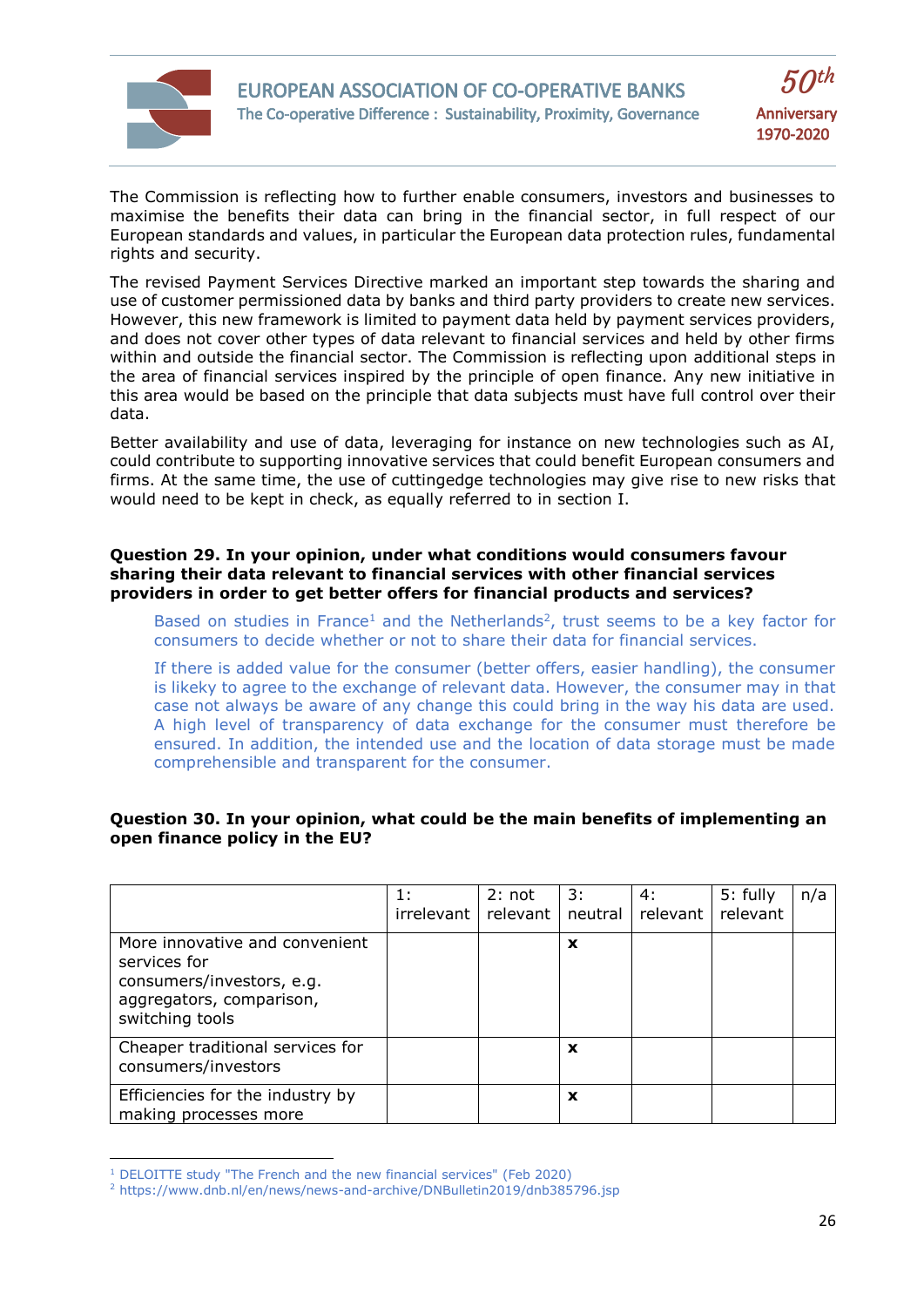

# EUROPEAN ASSOCIATION OF CO-OPERATIVE BANKS The Co-operative Difference : Sustainability, Proximity, Governance



| automated (e.g. suitability test<br>for investment services)                                                                |              |   |
|-----------------------------------------------------------------------------------------------------------------------------|--------------|---|
| Business opportunities for new<br>entrants in the financial industry                                                        | X            |   |
| New opportunities for incumbent<br>financial services firms, including<br>through partnerships with<br>innovative start-ups | $\mathbf x$  |   |
| Easier access to bigger sets of<br>data, hence facilitating<br>development of data dependent<br>services                    | $\mathbf x$  |   |
| Enhanced access to European<br>capital markets for retail<br>investors                                                      |              | X |
| Enhanced access to credit for<br>small businesses                                                                           | $\mathbf{x}$ |   |
| Other                                                                                                                       | X            |   |

## **If you see other benefits of implementing an open finance policy in the EU, please specify and explain:**

With regard to the suggested benefits in the above table, we consider that many of these benefits can be realised/are being realised already – without open finance through the use of technology and the development of partnershps between financial services companies and tech providers. Examples are banks facilitating crowdfunding, the use of AI to create efficiencies in analysis of client needs/fraud patterns, exploring DLT to make back offices processes in securities settlement cheaper etc.

## **Question 31. In your opinion, what could be the main risks of implementing an open finance policy in the EU?**

|                                                            | 1:<br>irrelevant | 2: not<br>relevant | 3:<br>neutral | 4:<br>relevant | 5: fully<br>relevant | n/a |
|------------------------------------------------------------|------------------|--------------------|---------------|----------------|----------------------|-----|
| Privacy issues / security of<br>personal data              |                  |                    |               |                | X                    |     |
| Financial exclusion                                        |                  |                    |               | X              |                      |     |
| Poor consumer outcomes (e.g.<br>unfair pricing strategies) |                  |                    | $\mathbf x$   |                |                      |     |
| Misuse of consumers' financial<br>data                     |                  |                    |               |                | X                    |     |
| Business confidentiality issues                            |                  |                    |               |                | X                    |     |
| Increased cyber risks                                      |                  |                    |               |                | X                    |     |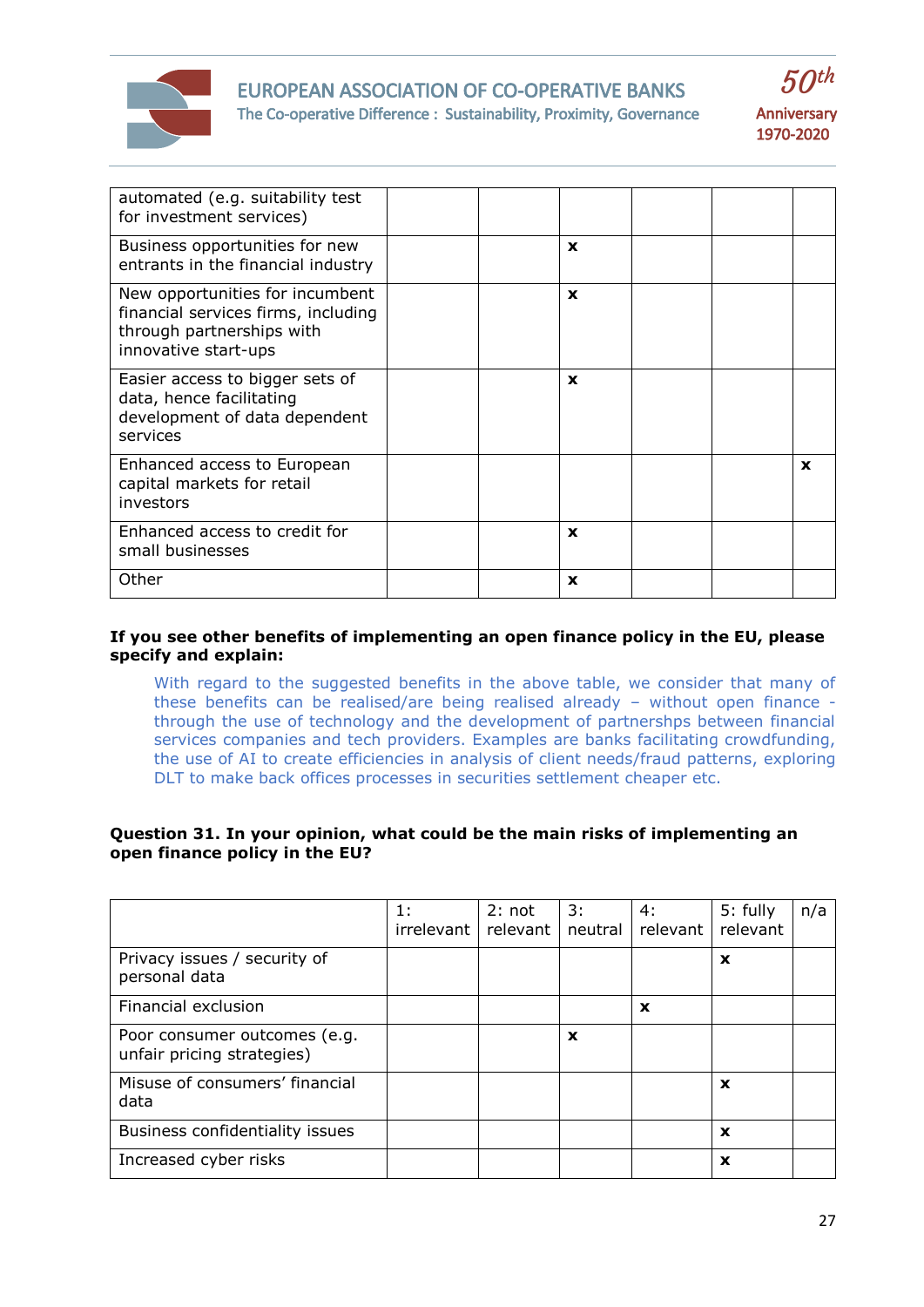



| Lack of level playing field in<br>terms of access to data across<br>financial sector activities |  |  |  |
|-------------------------------------------------------------------------------------------------|--|--|--|
| Other                                                                                           |  |  |  |

## **If you see other risks of implementing an open finance policy in the EU, please specify and explain:**

We believe that the introduction of additional data access rights in law such as those already introduced on a sectoral basis are likely to create significant competitive imbalances to the detriment of European players. PSD2 has created a more demanding regime and created a competitive disadvantage for banks obliged to give a free access to payment data to non-bank players, which do not have similar requirements on their own core customer data.

We see more risks than benefits to implement an regulated open finance policy. Again the priority areas to spur the development of digital finance in the EU identified by the Commission should be developed with the global perspective in mind: the defence of European actors is crucial to achieve an EU global leadership.

## **Question 32. In your opinion, what safeguards would be necessary to mitigate these risks?**

As previously expressed to Q26 at this stage of the development of the data economy, the existing regulatory framework is fit for purpose and it is too early for horizontal legislation on data sharing in business-to-business relations. The starting point should be to ensure that data markets have the best possible conditions to develop on their own, with freedom of contract as a cornerstone. The general principle of facilitating the voluntary sharing supported by the European Commission is the right one.

|                                                          | 1:<br>irrelevant | 2: not<br>relevant | 3:<br>neutral | 4:<br>relevant | 5: fully<br>relevant | n/a |
|----------------------------------------------------------|------------------|--------------------|---------------|----------------|----------------------|-----|
| Savings accounts                                         | X                |                    |               |                |                      |     |
| Consumer credit                                          | $\mathbf x$      |                    |               |                |                      |     |
| SME credit                                               | $\mathbf x$      |                    |               |                |                      |     |
| Mortgages                                                | $\mathbf x$      |                    |               |                |                      |     |
| Retail investment products (e.g.<br>securities accounts) | $\mathbf x$      |                    |               |                |                      |     |
| Non-life insurance products (e.g.<br>motor, home)        | $\mathbf{x}$     |                    |               |                |                      |     |
| Life insurance products                                  | $\mathbf x$      |                    |               |                |                      |     |
| Pension products                                         | $\mathbf x$      |                    |               |                |                      |     |
| Other                                                    |                  |                    | $\mathbf x$   |                |                      |     |

#### **Question 33. In your opinion, for which specific financial products would an open finance policy offer more benefits and opportunities?**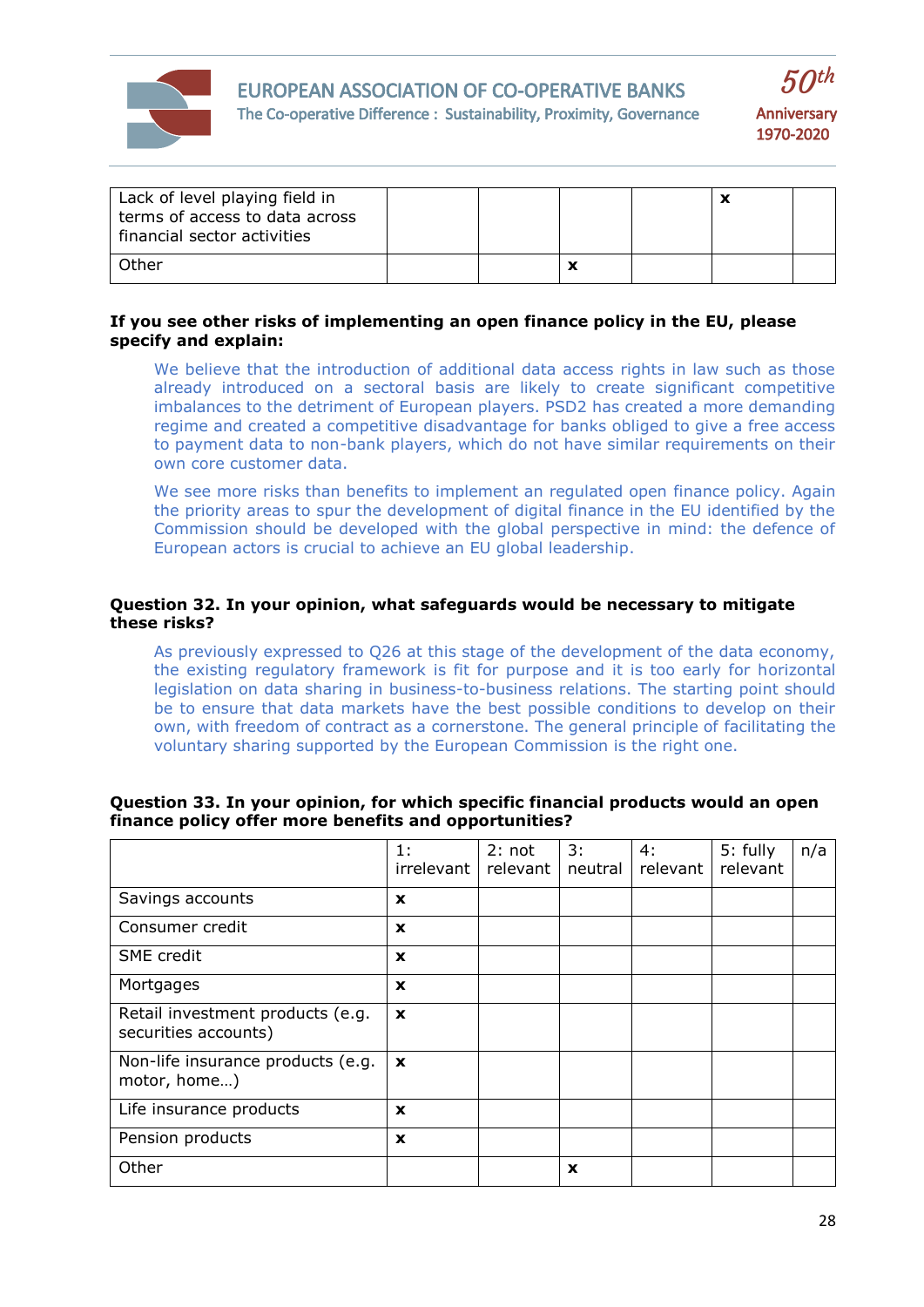

## **If you see other financial products that would benefit of an open finance policy, please specify and explain:**

We believe that the introduction of additional data access rights in law such as those already introduce on a sectoral basis are likely to create significant competitive imbalances to the detriment of Europea players.

As previously expressed to Q26, before considering any regulatory initiative the following elements should be considered: Data taxonomy, value of data, data's right.

# **Question 33.1 Please explain your answer to question 33 and give examples for each category:**

*n/a*

**Question 34. What specific data (personal and non-personal) would you find most relevant when developing open finance services based on customer consent?**

**To what extent would you also consider relevant data generated by other services or products (energy, retail, transport, social media, e-commerce, etc.) to the extent they are relevant to financial services and customers consent to their use?**

## **Please explain your reasoning and provide the example per sector:**

As acknowledged in a recent IIF and Deloitte paper "Realizing the Digital Promise" if financial institution have access to a great amount of customer and transaction data most still have much to fix and lear from internal data before expanding insights from external data. Despite the amount of data, many organizations find that they have not been capturing the right data attributes for developing insightfu analysis. Many participants stated that further work is required on improving the quality of data collecte and integrating the mapping of data requirements earlier in the process.

Most of use cases requesting external data are linked to technical and operational processes that can help us to meet regulatory obligations (KYC, eligibility, etc.) or correspond to the use of data of general interest (climate data, legal data, etc.).

| Question 35. Which elements should be considered to implement an open finance |  |
|-------------------------------------------------------------------------------|--|
| policy?                                                                       |  |

|                                                                                                                                    | 1:<br>irrelevant | 2: not<br>relevant | 3:<br>neutral | 4:<br>relevant | $5:$ fully<br>relevant | n/a |
|------------------------------------------------------------------------------------------------------------------------------------|------------------|--------------------|---------------|----------------|------------------------|-----|
| Standardisation of data, data<br>formats                                                                                           |                  |                    | X             |                |                        |     |
| Clarity on the entities covered,<br>including potential thresholds                                                                 |                  |                    |               |                | X                      |     |
| Clarity on the way data can be<br>technically accessed including<br>whether data is shared in<br>realtime (e.g. standardised APIs) |                  |                    |               |                | X                      |     |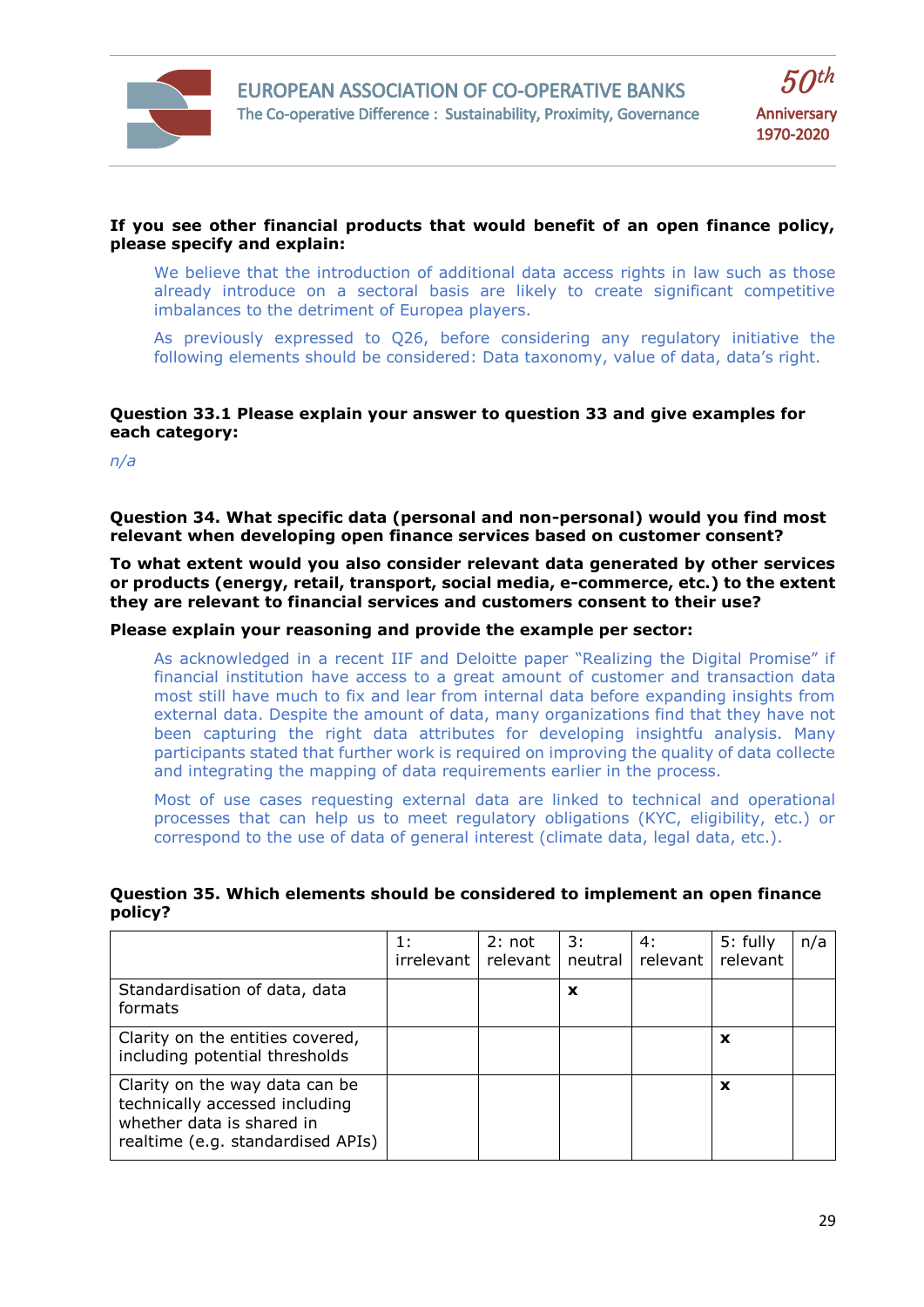

# EUROPEAN ASSOCIATION OF CO-OPERATIVE BANKS The Co-operative Difference : Sustainability, Proximity, Governance



| Clarity on how to ensure full<br>compliance with GDPR and e-<br>Privacy Directive requirements<br>and need to ensure that data<br>subjects remain in full control of<br>their personal data |              |   | X            |  |
|---------------------------------------------------------------------------------------------------------------------------------------------------------------------------------------------|--------------|---|--------------|--|
| Clarity on the terms and<br>conditions under which data can<br>be shared between financial<br>services providers (e. g. fees)                                                               |              |   | X            |  |
| Interoperability across sectors                                                                                                                                                             |              | X |              |  |
| Clarity on the way data shared<br>will be used                                                                                                                                              |              |   | $\mathbf{x}$ |  |
| Introduction of mandatory data<br>sharing beyond PSD2 in the<br>framework of EU regulatory<br>regime                                                                                        | $\mathbf{x}$ |   |              |  |
| If mandatory data sharing is<br>considered, making data<br>available free of cost for the<br>recipient                                                                                      | $\mathbf x$  |   |              |  |
| Other                                                                                                                                                                                       |              |   |              |  |

## **Please specify what other element(s) should be considered to implement an open finance policy:**

Dispute resolution between sharing entities and for the client in case of technical incidents, data breaches, fraud. More generally, we see no need for regulation and we wish to keep the freedom of contracts as a cornerstone. Data sharing is a complex issue that has to be balanced against a number of other important concerns: If any data sharing framework important elements should be first considered (see our answer to Q26)

Competitive imbalances: We believe that the introduction of additional data access rights in law such as those already introduced on a sectoral basis are likely to create significant competitive imbalances to the detriment of European players. PSD2 has created a more demanding regime and created a competitive disadvantage for payment institutions obliged to give a free access to payment data to nonbank players, which do not have similar requirements on their own core customer data.

#### **Support the uptake of Artificial intelligence in finance**

Artificial intelligence (AI) can bring considerable benefits for EU citizens and businesses alike and the Commission is committed to support its uptake with appropriate frameworks and investment. The White Paper on Artificial intelligence details the Commission's vision on a European approach for AI in Europe. In the financial sector, AI and machine learning solutions are increasingly applied throughout the entire value chain. This may benefit both firms and consumers. As regards firms, AI applications that enable better predictions can result in immediate cost savings due to improved risk analysis or better client segmentation and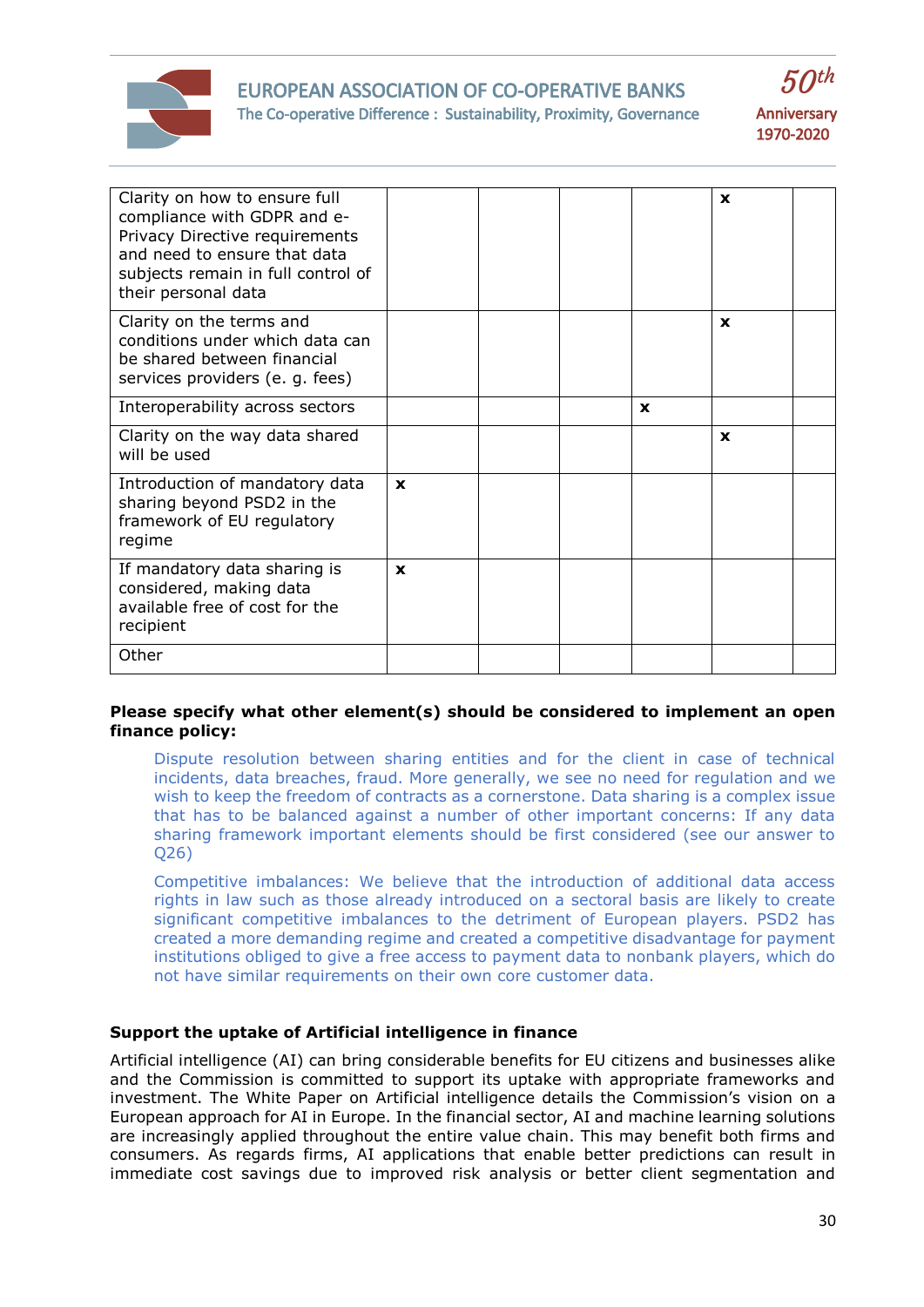

product price differentiation. Provided it can be achieved, this could in the medium term lead to better risk management and improved profitability. As an immediate effect, AI allows firms to save on costs, but as prediction technology becomes more accurate and reliable over time, it may also lead to more productive business models and entirely new ways to compete. On the consumer side, the use of AI applications can result in an improved price-quality relationship of financial services, better personalisation and in some cases even in financial inclusion of previously excluded consumers. At the same time, AI may entail new risks such as opaque decision-making, biases, discrimination or loss of privacy. The Commission is seeking stakeholders' views regarding the use of AI and machine learning solutions in finance, including the assessment of the overall opportunities and risks it could bring as well as the specificities of each sector, e.g. banking, insurance or investment services.

## **Question 36: Do you/does your firm already deploy AI based services in a production environment in the EU?**

- o **X: Yes**
- o No
- o Don't know / no opinion / not relevant

## **Question 36.1 If you/your firm do/does already deploy AI based services in aproduction environment in the EU, please specify for which applications?**

Yes, but differnt for the co-operative banks across Europe.

# **Question 37:**

Do you encounter any policy or regulatory issues with your use of AI?

Have you refrained from putting AI based services in production as a result of regulatory requirements or due to legal uncertainty?

Different AI applications continue to evolve at a rapid pace and has the potential to change the way the financial sector operates. Yet, there are different areas where regulatory requirements could limit the use of AI in the provision of financial services. For example, questions arise regarding the development of AI and the General Data Protection Regulation (GDPR). The strict interpretation of GDPR is some area limits what EU companies can do with AI technology compared to companies in other parts of the world. If the EU want to become a viable player in the field of AI, there needs to be review of the GDPR rules in some specific areas

In our view, current regulation is sufficient and any additional regulation could hinder the development of AI in the banking sector. AI is in a phase of appropriation and exploration by the banking sector. In addition, the use of human expertise (data scientist, compliance and legal officer, client managers, etc.) remains essential to guarantee the quality and security of AI-related processing. If a regulatory framework would be considered it should be thought out globally at the level of European and international bodies, and on a cross-sectoral basis.

#### **Question 38.**

In your opinion, what are the most promising areas for AI-applications in the financial sector in the medium term and what are the main benefits that these AI-applications can bring in the financial sector to consumers and firms?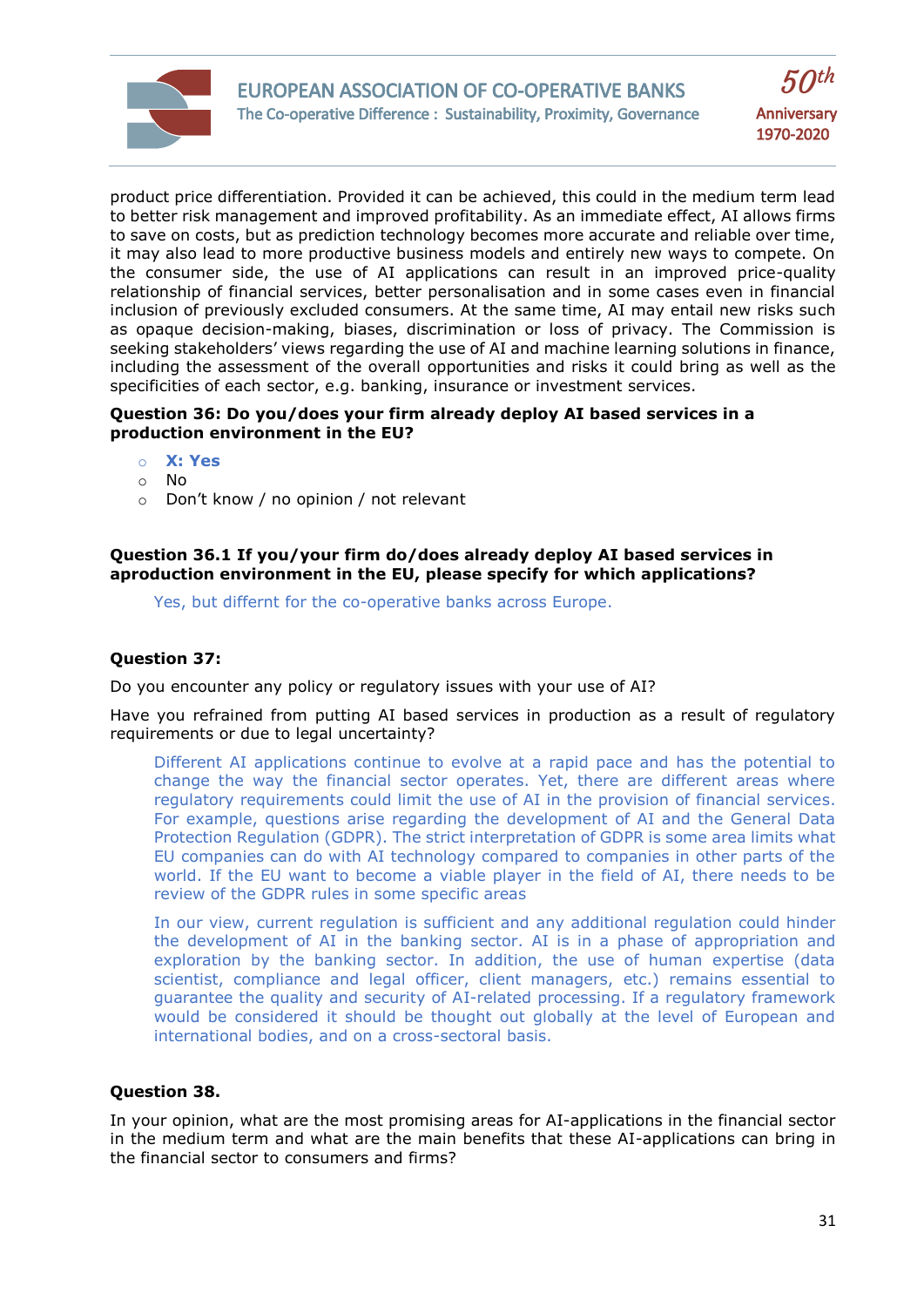

AI applications have huge potential in financial sector and customers are getting the benefits from that. Financial sector can serve customers in new ways, in better ways and more quickly. Applications are developed for example

- for better fraud detection risk management:
	- o Enhancing fraud prevention in providing great assistance in the detection of suspicious activities that are linked to financial crime generally. Having a more secure system means increasing trust in the bank for both clients and financers;
	- o Increasing cybersecurity in automatically analyzing massive amounts of data traffic to detect anomalies, which may be threats. With AI, banks can constantly improve their security posture.
	- $\circ$  Improving risk management in contributing widely to an improved monitoring of compliance. AI can also help in AML/CFT efforts by helping to report entities to monitor transactions by sorting through the enormous number of "alerts" and selecting only the critical ones. Machine learning will allow algorithms to identify patterns in criminal activity and update accordingly the screening filters of the tools in an agile manner.
- For Improved customer experience through innovative products and services stemming from the technology: Indeed, AI-supported automated services will bring a wide range of choice in terms of services offered and customization capabilities driven by better use of data through advanced analytics, for example:
	- o Offering contextualised, personalised products and experiences ;
	- o Providing better financial advice ;
	- o Better financial inclusion.
- This can have positive effects on over indebtedness's and better financial understanding. The whole society will benefit from fraud prevention done by banks as well as anti-money laundering tools, which are supported by AI innovations.

# **Question 39.**

In your opinion, what are the main challenges or risks that the increased use of AI based models is likely to raise for the financial industry, for customers/investors, for businesses and for the supervisory authorities?

#### 1: irrelevant 2: not relevant 3: neutral 4: relevant 5: fully relevant Lack of legal clarity on certain horizontal EU rules **x** Lack of legal clarity on certain sector-specific EU rules **x** Lack of skills to develop such models **x** Lack of understanding from and oversight by the supervisory authoritie **x** Concentration risks **x** Other **x**

#### **1. Financial industry**

n/a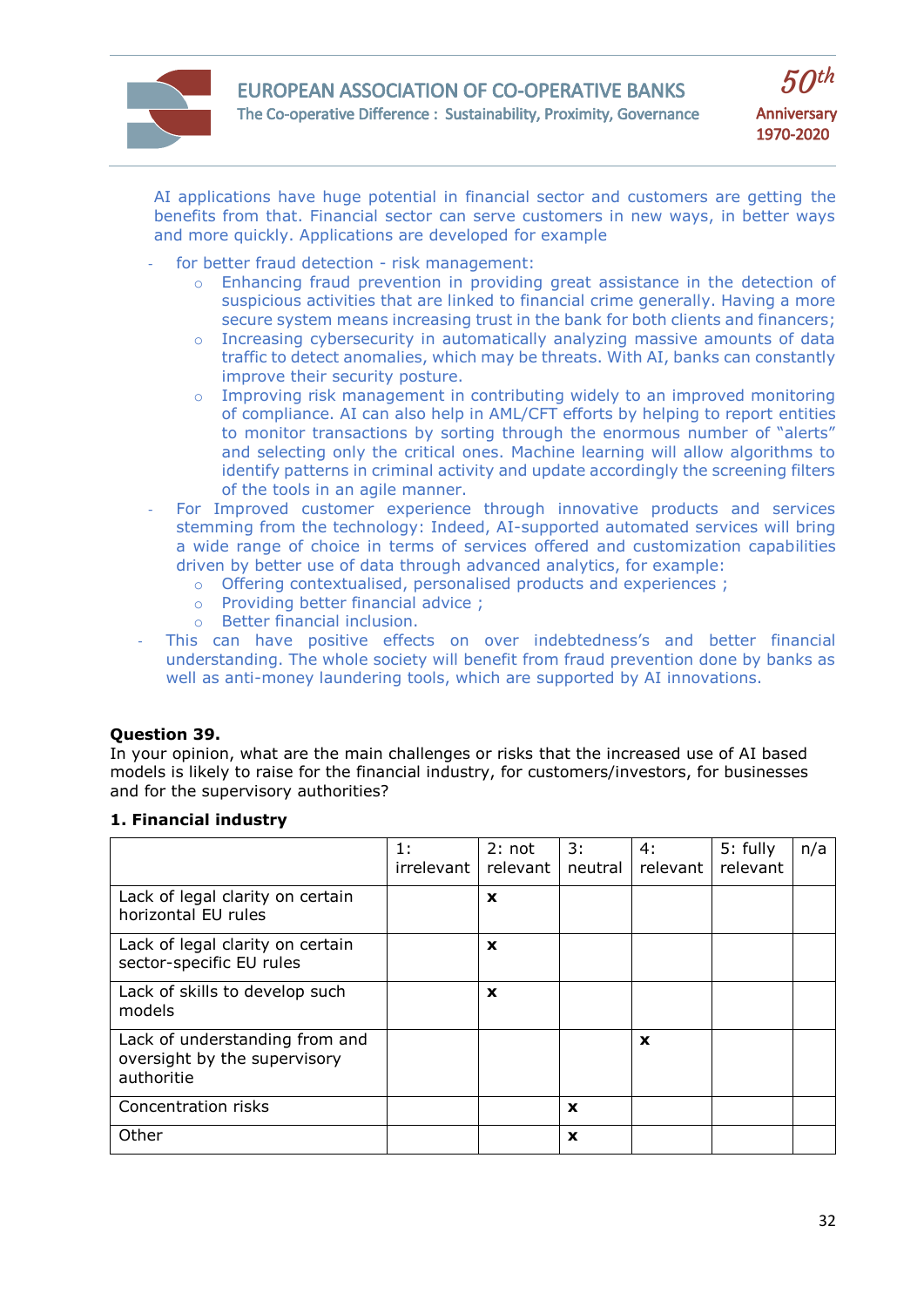

## **Please specify what other main challenge(s) or risk(s) the increased use of AIbased models is likely to raise for the financial industry:**

In our view, supervisory authorities should improve their understanding of the challenges or risks that the increased use of AI based models is likely to raise by a close collaboration with the banking industry.

# **2. Consumers/investors**

|                                                                                                         | 1:<br>irrelevant | 2: not<br>relevant | 3:<br>neutral | 4:<br>relevant | 5: fully<br>relevant | n/a |
|---------------------------------------------------------------------------------------------------------|------------------|--------------------|---------------|----------------|----------------------|-----|
| Lack of awareness on the use of<br>an algorithm                                                         |                  |                    | X             |                |                      |     |
| Lack of transparency on how the<br>outcome has been produced                                            |                  |                    | X             |                |                      |     |
| Lack of understanding on how<br>the outcome has been produced                                           |                  |                    | X             |                |                      |     |
| Difficult to challenge a specific<br>outcome                                                            |                  |                    | $\mathbf{x}$  |                |                      |     |
| Biases and/or exploitative<br>profiling                                                                 |                  |                    | X             |                |                      |     |
| Financial exclusion                                                                                     |                  |                    | $\mathbf x$   |                |                      |     |
| Algorithm-based behavioural<br>manipulation (e.g. collusion and<br>other coordinated firm<br>behaviour) |                  |                    | $\mathbf{x}$  |                |                      |     |
| Loss of privacy                                                                                         |                  |                    | $\mathbf x$   |                |                      |     |
| Other                                                                                                   |                  |                    |               |                |                      |     |

**Please specify what other main challenge(s) or risk(s) the increased use of AI based models is likely to raise for customers/investors:**

*n/a*

# **3. Supervisory authorities**

|                                                                                                           | irrelevant | 2: not<br>relevant | 3: | 4:<br>neutral   relevant | 5: fully<br>relevant | n/a |
|-----------------------------------------------------------------------------------------------------------|------------|--------------------|----|--------------------------|----------------------|-----|
| Lack of expertise in<br>understanding more complex AI-<br>based models used by the<br>supervised entities |            |                    |    | x                        |                      |     |
| Lack of clarity in explainability<br>requirements, which may lead to<br>reject these models               |            |                    |    | X                        |                      |     |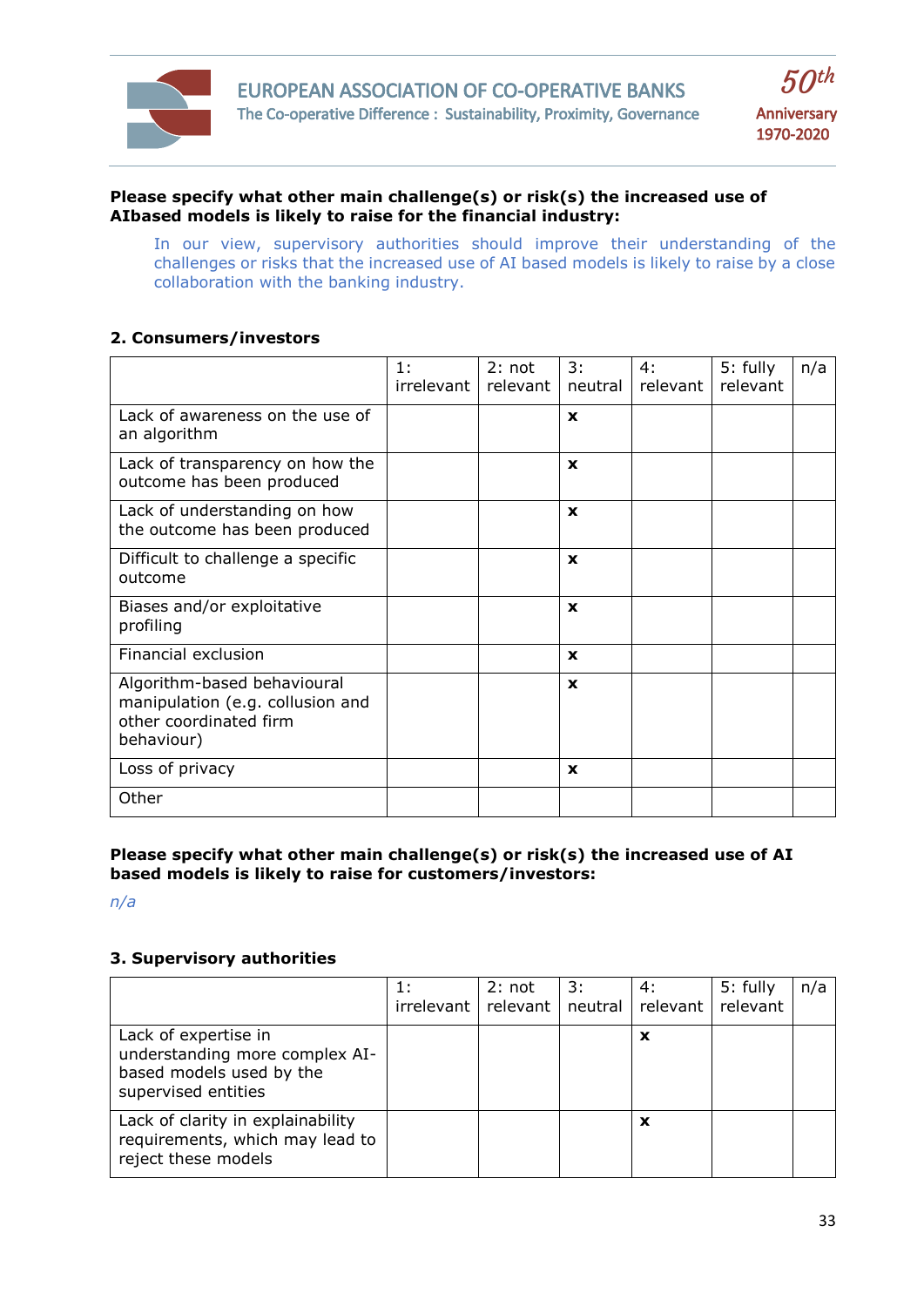



| Lack of adequate coordination<br>with other authorities (e.g. data<br>protection) |  | ↗ |  |
|-----------------------------------------------------------------------------------|--|---|--|
| <b>Biases</b>                                                                     |  |   |  |
| Other                                                                             |  |   |  |

## **Question 40.**

In your opinion, what are the best ways to address these new issues?

|                                                                                              | 1:<br>irrelevant   relevant | 2: not | 3:<br>neutral | 4:<br>relevant l | 5: fully<br>relevant | n/a |
|----------------------------------------------------------------------------------------------|-----------------------------|--------|---------------|------------------|----------------------|-----|
| New EU rules on AI at horizontal<br>level                                                    | X                           |        |               |                  |                      |     |
| New EU rules on AI for the<br>financial sector                                               | $\mathbf x$                 |        |               |                  |                      |     |
| Guidance at EU level for the<br>financial sector                                             |                             |        |               | X                |                      |     |
| Experimentation on specific AI<br>applications under the control of<br>competent authorities |                             |        |               | X                |                      |     |
| Certification of AI systems                                                                  |                             |        | $\mathbf{x}$  |                  |                      |     |
| Auditing of AI systems                                                                       |                             |        | $\mathbf x$   |                  |                      |     |
| Registration with and access to<br>AI systems for relevant<br>supervisory authorities        |                             |        | $\mathbf x$   |                  |                      |     |
| Other                                                                                        |                             |        | $\mathbf x$   |                  |                      |     |

#### **Please specify what other way(s) could be best to address these new issues:**

As recalled in the European Commission's White Paper, AI can relate to a wide variety of risks. In our perception, these risks were pre-existing at the adoption of AI and are more often directly related to the service as such than to AI itself.

As the banking industry is an extremely supervised sector at European and national and level, with a permanent risk control governance, in our view, it doesn't require being subject to new additional European rules at horizontal level (specifically the new adjustment legal frame on EU product safety and liability legislations as considered by the EC in the White Paper) or at sectoral level.

An additional regulation could hinder the development of AI in the banking sector. AI is in a phase of appropriation and exploration by the banking sector. In addition, the use of human expertise (data scientist, compliance and legal officer, client managers, etc.) remains essential to guarantee the quality and security of AI-related processing.

However, we would see as a real support the cooperation between authorities and the banking sectors. In this perspective we support the experimentation on specific AI applications under the control of competent authoritiesbecause it creates a helpful dialogue between authorities and the banking sectors. It could help authorities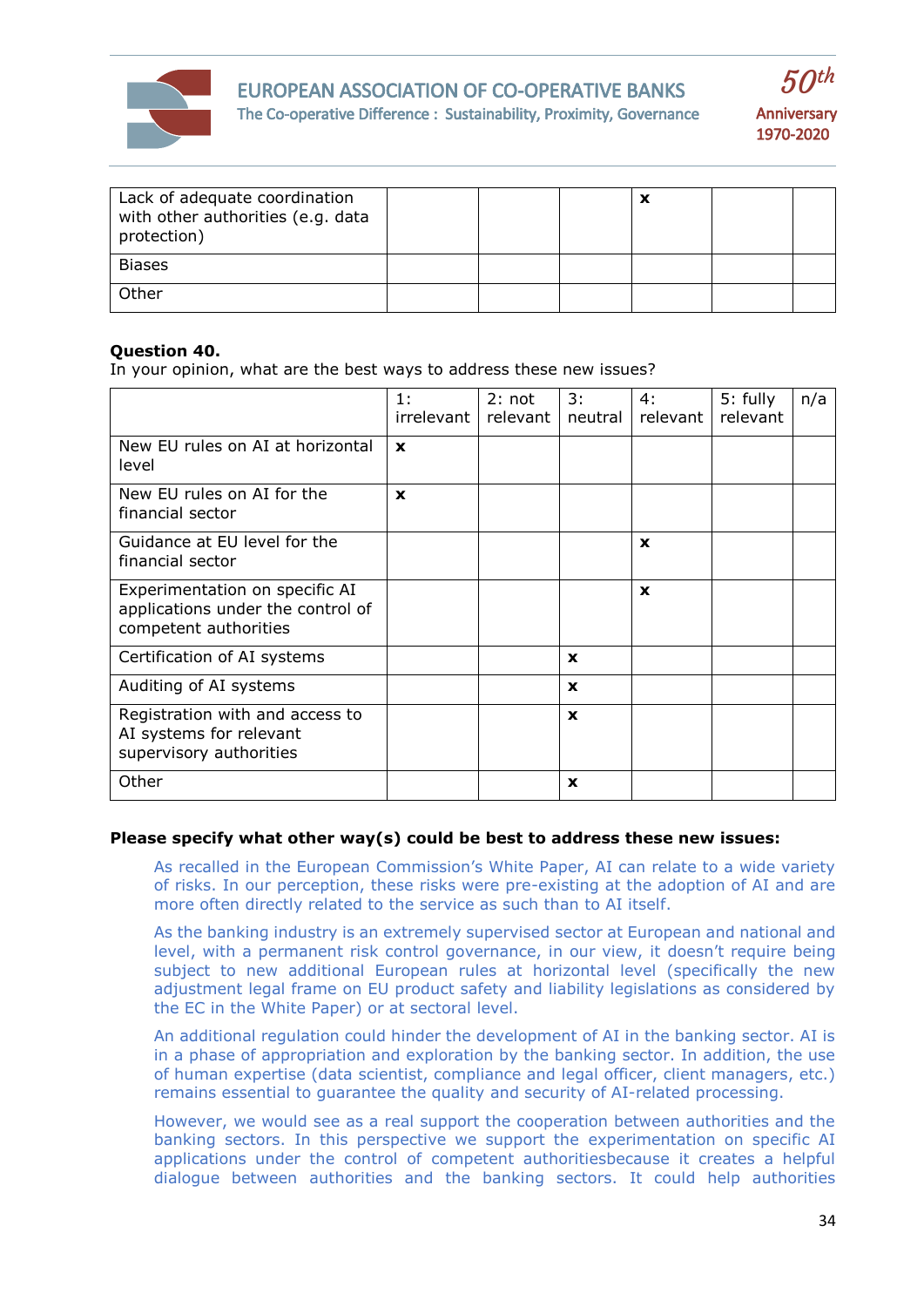

understand better the advantages of AI applications for companies and consumers, how to mitigate potential risks and reduce uncertainty to foster innovation.

We would recommend the Commission to pay particular attention to new market participants that are not yet adequately covered by the current regulatory framework and respect the principle of "same business, same risks, same rules and same regulation".

## **Harness the benefits data-driven innovation can bring in compliance and supervision**

RegTech tools that are emerging across Europe can bring significant efficiencies for the financial industry. Besides, national and European supervisory authorities also acknowledge the benefits new technologies can bring in the dataintensive supervision area. Following on the findings of the Fitness Check of EU supervisory reporting, the Commission is already acting to develop a supervisory reporting that is fit for the future. Leveraging on machine learning technology, the Commission is mapping the concepts definitions and reporting obligations across the EU financial services legislation to identify the areas where further standardisation is needed. Standardised concept definitions and reporting obligations are a prerequisite for the use of more automated processes. Moreover, the Commission is assessing through a Proof of Concept the benefits and challenges recent innovation could bring in the reporting area such as machine-readable and machine executable legislation. Looking at these market trends and building on that work, the Commission is reflecting upon the need for additional initiatives at EU level to facilitate the uptake of RegTech and/or SupTech solutions.

# **Question 41**

In your opinion, what are the main barriers for new RegTech solutions to scale up in the Single Market?

# **Providers of RegTech solutions:**

|                                                                                                       | 1:<br>irrelevant I | 2: not<br>relevant | 3:<br>neutral | 4:<br>relevant | 5: fully<br>relevant | n/a |
|-------------------------------------------------------------------------------------------------------|--------------------|--------------------|---------------|----------------|----------------------|-----|
| Lack of harmonisation of EU<br>rules                                                                  |                    |                    |               | X              |                      |     |
| Lack of clarity regarding the<br>interpretation of regulatory<br>requirements (e.g. reporting)        |                    |                    |               | $\mathbf x$    |                      |     |
| Lack of standards                                                                                     |                    |                    |               |                |                      |     |
| Lack of real time access to data<br>from regulated institutions                                       |                    |                    |               | $\mathbf x$    |                      |     |
| Lack of interactions between<br>RegTech firms, regulated<br>financial institutions and<br>authorities |                    |                    |               | $\mathbf x$    |                      |     |
| Lack of supervisory one stop<br>shop for RegTech within the EU                                        |                    |                    |               | X              |                      |     |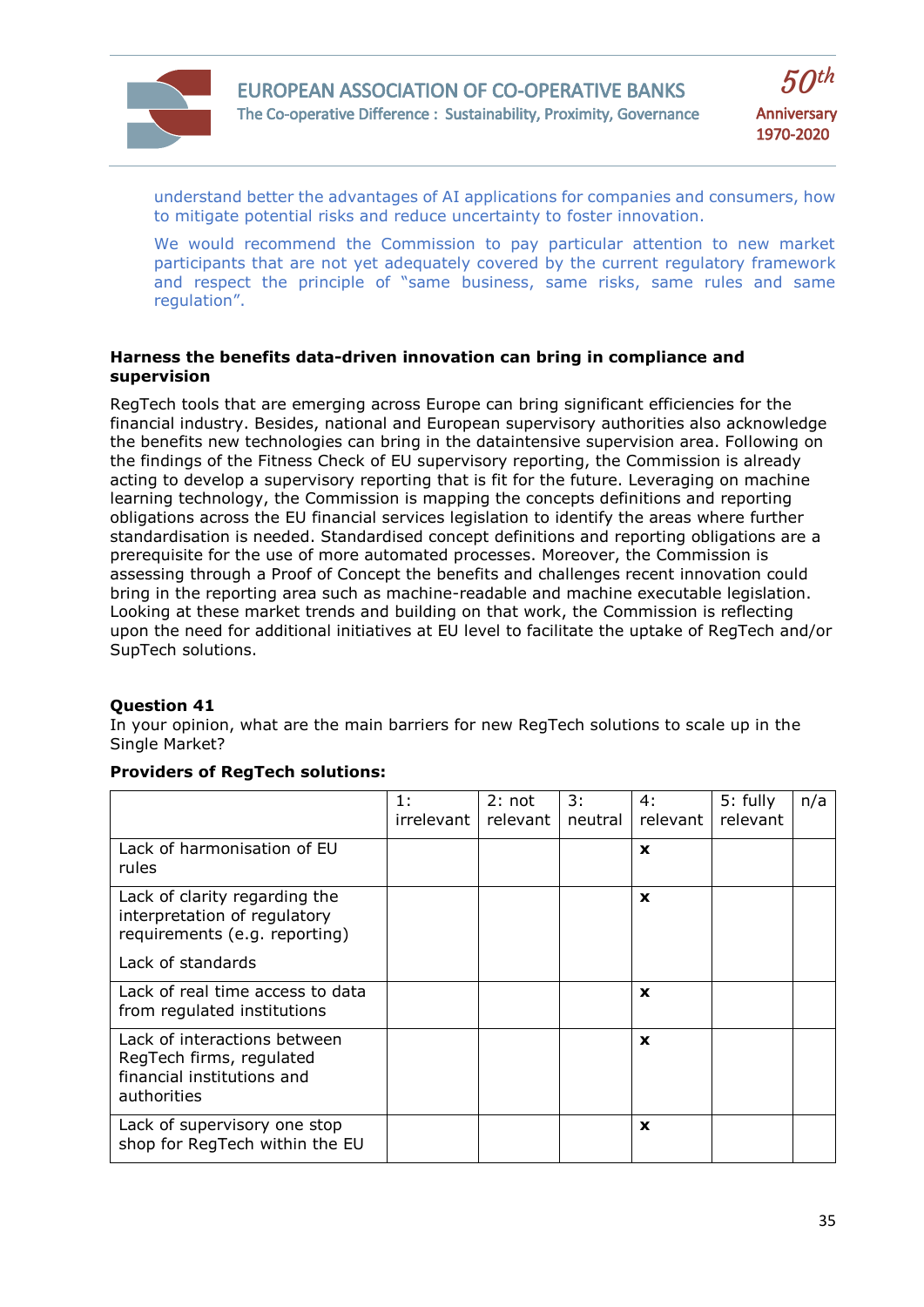

# EUROPEAN ASSOCIATION OF CO-OPERATIVE BANKS The Co-operative Difference : Sustainability, Proximity, Governance



| Frequent changes in the<br>applicable rules |  |                          | v<br>$\boldsymbol{\mathcal{L}}$ |  |
|---------------------------------------------|--|--------------------------|---------------------------------|--|
| Other                                       |  | $\overline{\phantom{a}}$ |                                 |  |

## Please specify what are the other main barrier(s) for new providers of RegTech solutions to scale up in the Single Market:

The main barrier is that national laws and practices differ. Maximum harmonization and EU wide regulations are the best way to help scaling up the RegTech services. This is especially true in regulatory reporting where maximum harmonization is desirable, but unfortunately not always the practice.

# **Financial service providers:**

|                                                         | 1:         | 2: not   | 3:      | 4:       | 5: fully | n/a |
|---------------------------------------------------------|------------|----------|---------|----------|----------|-----|
|                                                         | irrelevant | relevant | neutral | relevant | relevant |     |
| Lack of harmonisation of EU<br>rules                    |            |          |         | X        |          |     |
| Lack of trust in newly developed<br>solutions           |            |          | X       |          |          |     |
| Lack of harmonised approach to<br>RegTech within the EU |            |          |         | X        |          |     |
| Other                                                   |            |          |         |          |          |     |

Please specify what are the other main barrier(s) for new Financial service providers solutions to scale up in the Single Market:

#### *n/a*

## **Question 42. In your opinion, are initiatives needed at EU level to support the deployment of these solutions, ensure convergence among different authorities and enable RegTech to scale up in the Single Market?**

- o **X: Yes**
- o No
- o Don't know / no opinion / not relevant

**Question 42.1 Please explain your answer to question 42 and, if necessary, please explain your reasoning and provide examples:**

*n/a*

**Question 43. In your opinion, which parts of financial services legislation would benefit the most from being translated into machine-executable form?**

**Please specify what are the potential benefits and risks associated with machineexecutable financial services legislation:**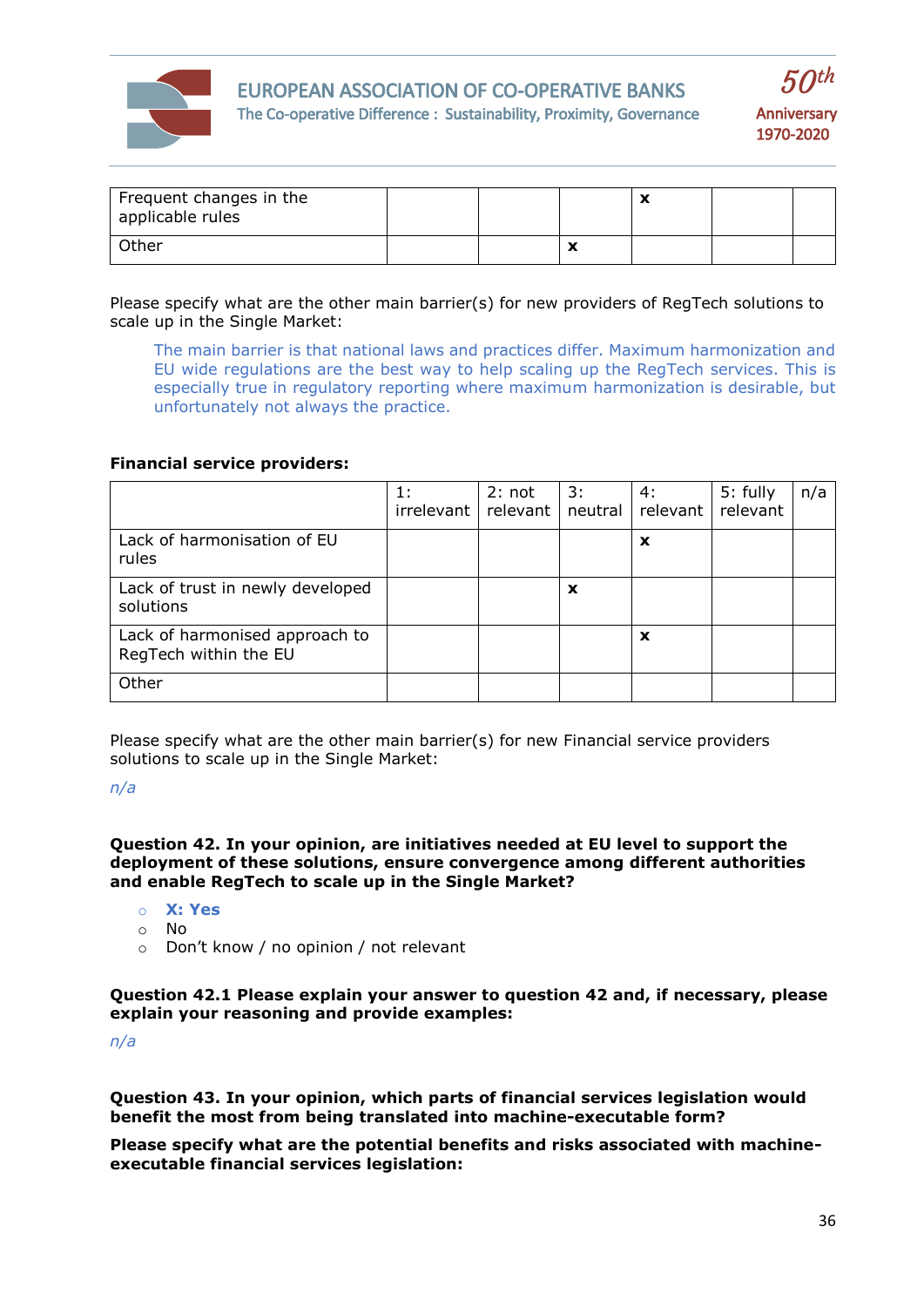



*n/a*

## **Question 44.(DUD + BRWG)**

The Commission is working on standardising concept definitions and reporting obligations across the whole EU financial services legislation.

Do you see additional initiatives that it should take to support a move towards a fully digitalised supervisory approach in the area of financial services?

Please explain your reasoning and provide examples if needed:

The Commission initiative on standardizing the definitions of financial reporting (Financial data standardization project) seems as a positive initiative in general and there are potential efficiency gains to be reached. However, the project has been going on already for some years and we are not yet sure what the outcomes are. There could have been more transparency along the way and the participation of the financial industry could have been deeper.

There is also an initiative towards integration of regulatory reporting obligations of credit institutions (based on CRR article 430a). We fully support the initiative and see a lot of potential benefits if properly implemented.

## **Question 45. (DUD + BRWG)**

What are the potential benefits and drawbacks of a stronger use of supervisory data combined with other publicly available data (e.g. social media data) for effective supervision?

Please explain your reasoning and provide examples if needed:

We are not sure if we fully understand the question. Does it mean to say that our supervisor (ECB) would use for example a banks twitter of facebook account as a basis for supervision?

Supervisors already have huge amounts of data of its supervised entities. Regulatory reports sent by banks goes much deeper than any publicly available information. In addition, on-site inspections and supervisory dialogue gives the supervisor confidential and sensitive information which hardly can be shared publicly. Therefore, supervision will always be based, at least partly, on sensitive information. It doesn´t prevent supervisors to look at other available data, but we are not sure if this would make supervision more effective.

The use of social media data should only be subject to supervisory/regulatory control in very exceptional cases. Furthermore the sense and purpose of combination and the evaluability of such data sets is questioned.

## **IV. Broader issues**

## **Question 46**

How could the financial sector in the EU contribute to funding the digital transition in the EU? Are there any specific barriers preventing the sector from providing such funding?

WE assume the question to read "how can financial sector contribute to financing…" and have answered with this question in mind.